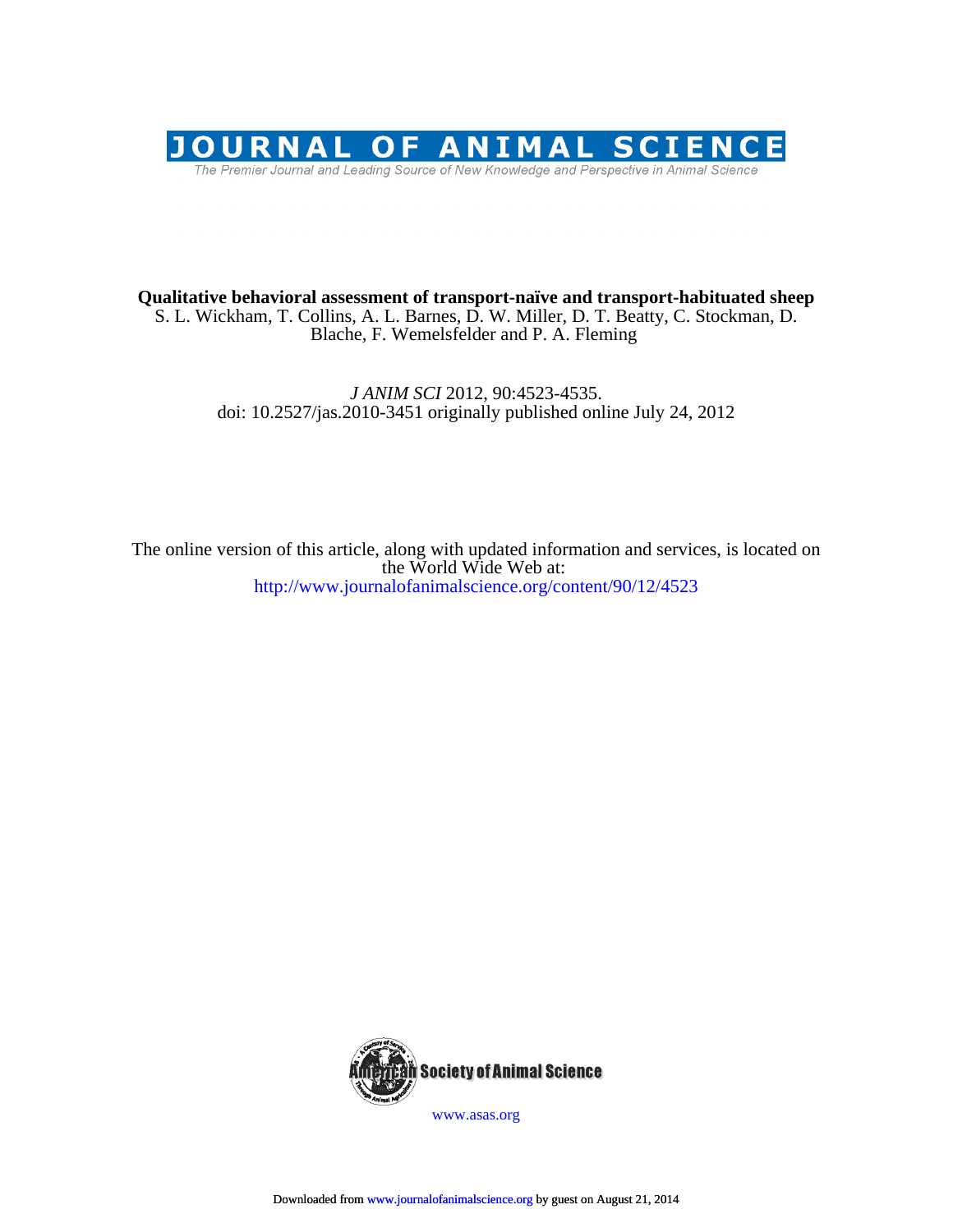# **Qualitative behavioral assessment of transport-naïve and transport-habituated sheep**

**S. L. Wickham,\* T. Collins,\* A. L. Barnes,\* D. W. Miller,\* D. T. Beatty,\*1 C. Stockman,\* D.Blache,† F. Wemelsfelder,‡ and P. A. Fleming\*2**

\*School of Veterinary and Biomedical Science, Murdoch University, WA 6150, Australia;†School of Animal Biology, Faculty of Natural and Agricultural Sciences, The University of Western Australia,Stirling Hwy, Nedlands WA 6009, Australia; and ‡Sustainable Livestock Systems Group, Research and Development Division, Scottish Agricultural College (SAC), Bush Estate, Penicuik, Midlothian EH26 0PH, Scotland, UK

**ABSTRACT:** Objective and issue-neutral qualitative assessments of livestock behavior could provide a powerful assessment of welfare, augmenting quantitative measures such as autonomic and endocrine changes, which are often difficult to assess under many commercial livestock conditions. We set out to validate the use of qualitative behavioral assessment (QBA) in sheep using controlled experimental conditions (transport as a challenge) and comparing assessments against physiological variables. The behavioral expression of 14 Merino wethers, which had never experienced land transport, were assessed during their first road event (naïve to transport), and then again on their seventh event, 8 d later (habituated to transport). Blood samples were collected immediately before loading and after unloading, and heart rate and core body temperature

were measured continuously throughout each event. Continuous video footage recorded during each event was used to provide clips of individual animals that were shown to observers for OBA. There was significant consensus ( $P < 0.001$ ) amongst 63 observers in terms of their assessment of the behavioral expression of the sheep. Transport-naïve sheep were assessed as being more 'alert', 'anxious', and 'aware', whereas transport-habituated sheep were more 'comfortable', 'tired', and 'confident' ( $P = 0.015$ ). Heart rate and heart rate variability, core body temperature and a stress leukogram were greater  $(P < 0.05)$  in sheep during the first (naïve) event compared with the habituated event, and were significantly correlated with the QBA scores ( $P <$ 0.05). In conclusion, QBA is a valid, practical and informative measure of behavioral responses to transport.

**Key words:** behavior, habituated, naïve, qualitative behavioral assessment, stress physiology, sheep, transportation, welfare

© *2012 American Society of Animal Science. All rights reserved*. J. Anim. Sci. 2012.90:4523–4535 doi:10.2527/jas2010-3451

# **INTRODUCTION**

Many animal welfare assessment methods tend to quantify individual behavioral or physiological variables, which are often measured in isolation. By contrast, holistic approaches, which measure multiple aspects of the interaction of an animal with its environment, are likely to capture the most information possible (Wemelsfelder et al., 2000). Qualitative behavioral assessment (QBA) quantifies the behavioral expres-

<sup>2</sup>Correspondence: t.fleming@murdoch.edu.au Received August 22, 2010. Accepted June 28, 2012.

sion or "body language" of an animal (Wemelsfelder, 2007) and may therefore be informative regarding how an animal interacts with its environment at that time.

To interpret behavioral expression, it is useful to know how such behavior correlates with measures that reflect physiological state, because most animal welfare measures have largely been derived from physiology (Grandin, 1997; Dwyer and Bornett, 2004). Stockman et al. (2011) found that assessments of the observers of cattle behavioral expression were correlated with physiological variables; heart rate, core body temperature and the stress leukogram were greater for cattle naïve to transport compared with when the same animals were habituated to transport. Such comparison between behavioral assessments and physiological

<sup>&</sup>lt;sup>1</sup>Current address: Meat and Livestock Australia, Level 1, 165 Walker St, North Sydney, NSW, 2060.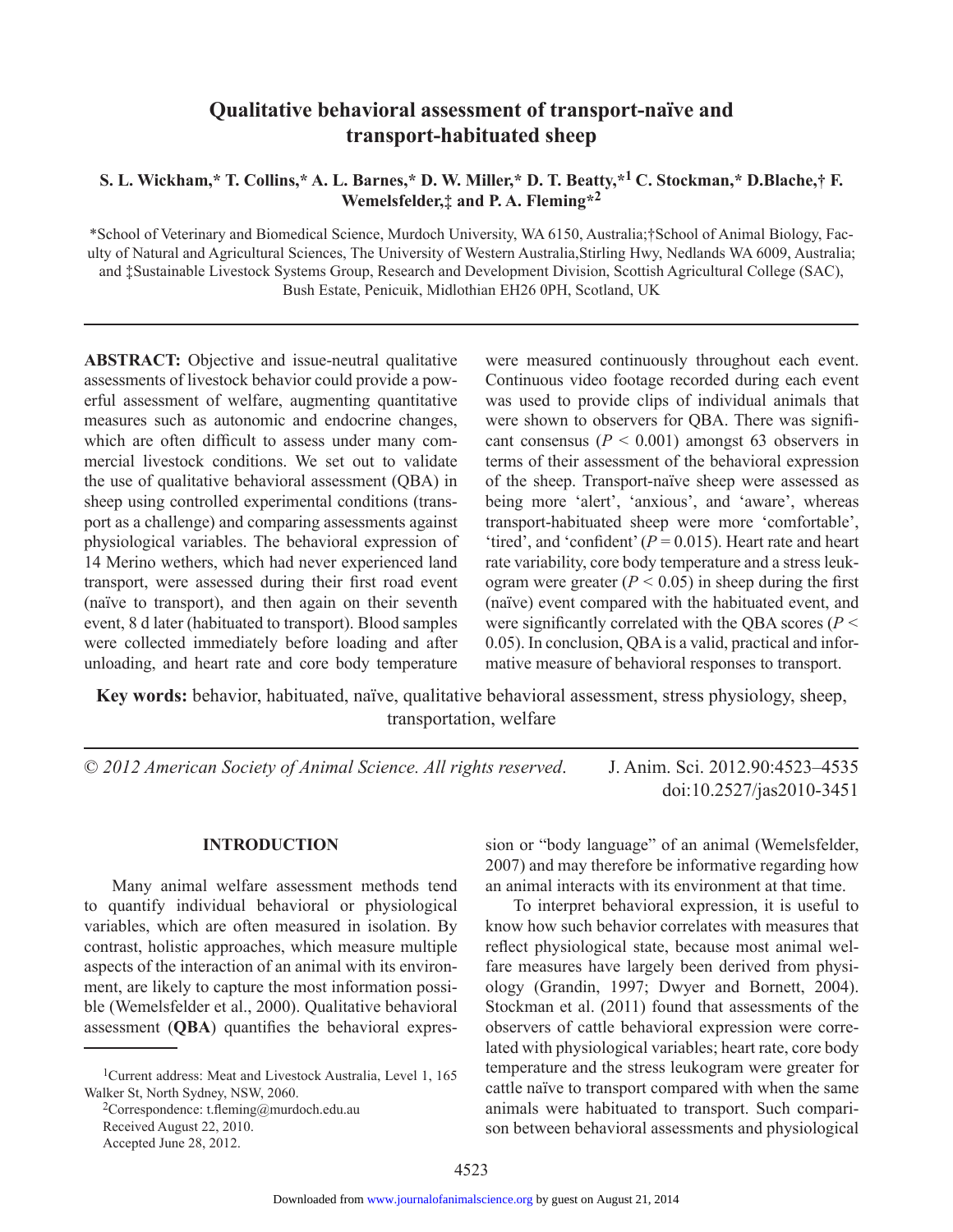variables provides a useful validation of the assessment of behavioral expression in animals.

Exposing animals to a novel environment is known to lead to changes in emotional responses (Boissy, 1995), and repeated exposure results in observably decreased behavioral reactions to a previously novel environment (Jones, 1977). This study uses transport as a novel challenge, because it represents an emotional and physical stressor for the sheep. The purpose of the experiment was to 1) determine whether behavioral assessments could be used to distinguish between sheep that were naïve to transport and sheep that had been transported repeatedly and 2) determine whether behavioral assessments were correlated with physiological measurements.

#### **METHODS**

All experimental procedures were reviewed and approved by the animal ethics committee at Murdoch University (Perth, Australia) and Curtin University (Perth, Australia). Responses of sheep on their first exposure to transport ("naïve") were compared with an event undertaken once they had become habituated to the transport conditions (their seventh 90-min event undertaken over 8 d). Continuous video footage was edited to identify individuals within a time window early in each transport event, which were shown to observers for behavioral assessment. These results were compared with physiological variables recorded during each event.

#### *Animal Handling and Transport Events*

Fourteen Merino wethers (14-mo old;  $46.4 \pm 0.4$  kg) were sourced from a transport-naïve flock at Muresk Institute, Curtin University, Western Australia. The animals were housed in a group pen throughout the experiment. Animals had ad libitum access to food and water at all times.

Sheep were transported within a single deck trailer  $2.0 \times 3.6 \times 1.6$  m (width  $\times$  length  $\times$  height) at a stocking rate of 0.45 m<sup>2</sup>/head. This space exceeds commercial conditions (c.f., commercial stocking rate of  $0.25 \text{ m}^2$ ) head for 50 kg sheep; Anonymous, 2008) but the additional space was required to facilitate collection of adequate video footage of individuals. The sides and roof of the trailer had similar ventilation to commercial carriers in Western Australia, with 10-cm slats interspersed with 10-cm spaces. The route taken during each transport event included a mixture of principally flat main roads (speed limit 50 to 70 km/h, including stops for traffic lights only) and highways (continuous driving at the speed limit of 70 to 100 km/h). The length of the journey was approximately 65 km and took approximately 90 min. The selection of roads was similar to that experienced by sheep during their transport from adjacent

farms to a local shipping port (Fremantle Port) and was largely long straight roads, where possible. The events used to habituate the sheep to transport were similar to the experimental events. The sheep were loaded from a single pen by passing them through a race, directly onto the livestock trailer, and were transported immediately they were loaded. The start time was consistent across each transport event.

Ambient temperature and relative humidity on the trailer were recorded during transport using 2 data loggers (Onset HOBO H8 Pros, #H08-032-IS, OneTemp Pty. Ltd., Adelaide, Australia) to ensure that environmental conditions on each transport event were similar. Each logger was positioned at sheep head height, with one at the front and one at the rear of the trailer. Loggers recorded dry bulb temperature (°C) and relative humidity (%) every 2 s throughout each transport event. Data were averaged over the first 40 min of each transport event for analysis. There was no rain on transport days and animals were transported during similar weather conditions.

# *Experimental Procedures and Physiological Measurements*

*Blood Collection and Hematology.* Blood (25 mL) was collected via jugular venapuncture (30-mL syringe, 18-gauge needle) immediately before and after each experimental transport event, as the animals were passed through the race towards or away from the livestock trailer. Blood was then aliquoted into 1 lithium heparin tube (Becton Dickinson Pty. Ltd., New South Wales, Australia) and 2 EDTA tubes (Sarstedt Australia, Mawson Lakes, South Australia, Australia) and the tubes were immediately placed on ice after collection. Blood (1 lithium heparin and EDTA tube) was centrifuged at  $600 \times g$  for 15 min at room temperature and plasma removed and stored at −20°C within 1 h after collection for later analysis.

Lithium heparin plasma was used for assay of glucose, and beta-hydroxybutyrate (**β-OH**). Plasma glucose and β-OH concentrations were determined using a commercial kit (glucose: Olympus kit, Hamburg, Germany, Cat. No. OSR6121; β-OH: Randox kit, Ranbut, Cat. No. RB1007) run on an Olympus AU400 automated chemistry analyser (Olympus Optical Co. Ltd.).

Plasma (EDTA) was used for assay of ACTH, cortisol, IGF-1, insulin, and leptin. Plasma ACTH concentration was measured using a solid-phase 2-site chemiluminescent enzyme immunometric assay (Scott-Moncrieff et al., 2003). The limit of detection was 5 pg/mL and a working range of 12 to 1,250 pg/mL. Plasma cortisol concentration was determined using a commercial RIA kit (Clinical Assays, GammaCoat, Cortisol 125I RIA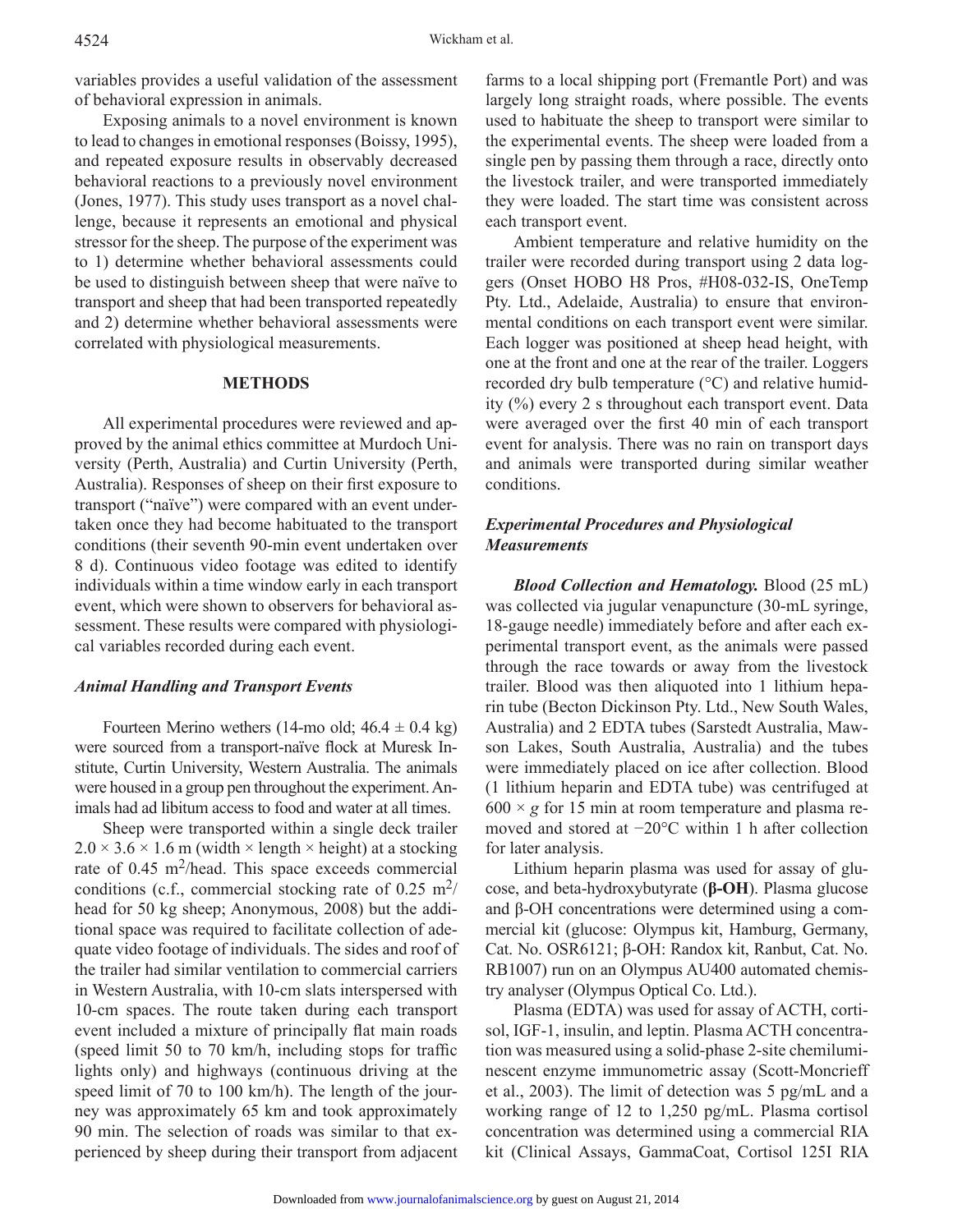Kit, DiaSorin, North Ryde NSW, Australia). All samples were assayed in duplicate 25-μL aliquots and run in 1 assay with a limit of detection of 3.5 nmol/L. The intraassay CV for samples containing 46.1 and 85.65 nmol/L was 5.0% and 2.1%, respectively.

Plasma IGF-I concentration was assayed in duplicate by double-antibody RIA with human recombinant IGF-I (ARM4050, Amersham-Pharmacia Biotech, Little Chalfont, Buckinghamshire, UK) and antihuman IGF-I antiserum (AFP4892898, National Hormone and Pituitary Program of the National Institute of Diabetes and Digestive and Kidney Diseases, Torrance, CA) after acid-ethanol extraction and cryoprecipitation (Breier et al., 1991). All samples were processed in a single assay with a limit of detection of 0.05 ng/mL. Two control samples containing 0.39 and 2.14 ng/mL were included in the assay and were used to estimate the intraassay CV of 7.3% and 2.3%.

Plasma insulin (Tindal et al., 1978) and leptin (Blache et al., 2000) concentrations were assayed in duplicate by a double-antibody RIA. All samples were processed in a single assay. The limits of detection were insulin: 0.5 μU/mL; leptin: 0.1 ng/mL. Six replicates of 3 control samples containing known hormone concentrations (insulin: 10.62, 3.89 and 2.49  $\mu$ U/mL; leptin: 0.54, 0.97 and 1.85 ng/mL) were used to estimate the intraassay CV (insulin: 3.9, 1.9 and 5.4%; leptin: 5.1, 4.1 and 3.9%).

The remaining EDTA tube was stored at 4°C for analysis of a complete blood count (**CBC**) within 24 h after collection. Hematological variables analyzed were white blood cell count (**WBC**), red blood cell count (**RBC**), hematocrit (**HCT**), and the numbers of neutrophils, lymphotcytes, eosinophils, basophils, and monocytes (Bayer Advia 120 Hematology System with veterinary software, Pymble, NSW, Australia). The machine was calibrated daily with known controls (high and low) to ensure that all values are within a specified acceptable range and the laboratory also participates in an external hematology quality control program (RCPA Quality Assurance Programs Pty. Ltd., Surry Hills NSW, Australia). The proportion of neutrophils: lymphocytes were calculated for analysis because values for these cell types were autocorrelated and the neutrophil:lymphocyte ratio is a common measure of ruminant stress (Jones and Allison, 2007).

*Heart Rate and Heart Rate Variability.* Heart rate (**HR**; beats per min, **bpm**) was recorded every 5 s during transport events using external HR monitors (Polar Equine S625X, Polar Electro Öy, Kempele, Finland). Harnesses specifically designed for sheep fitted around the thorax of each individual holding 2 electrodes close to the skin; heart beat signals were transmitted wirelessly and stored on a data logger kept within a pouch on the harness. A patch of wool  $(5 \times 5 \text{ cm})$  was shaved to the skin just behind the left shoulder blade and at the elbow on the right hand side. Water-soluble lubricant was applied to each electrode and the positive electrode positioned at the left shoulder blade and the negative electrode positioned at the girth on the right hand side (30 cm apart, minimum). Heart rate monitors were fitted to sheep as they were passed through the race onto the livestock trailer, immediately after pre-transport blood sampling and were removed after post-transport blood sampling. Heart rate data were downloaded using the Polar IR Interface for USB port. Average HR (bpm) and HR variability (**HRV**, calculated as the SD of beat-to-beat interval, Malik, 2006; von Borell et al., 2007) were calculated for 5-min intervals 10 to 5 min before departure and 5 to 10 min after departure (the same time as collection of video footage for QBA, see below) for comparison

*Core Body Temperature.* Temperature loggers (iButtons, Maxim Dalla, Sunnyvale, CA) were surgically implanted into the sheep 11 d before the commencement of the study. Loggers recorded temperature every 2 min during the experiments. After retrieval of iButtons at slaughter, data were downloaded using BoxCar Pro software (Onset Computer Corp, Bourne, MA). The loggers were calibrated after retrieval against a high accuracy certified quartz thermometer (Quot 100, Heraeus, Hanau, Germany) in an insulated water bath over the range of 37°C to 41°C. Accuracy after individual calibration was equal to 0.1°C.

Six loggers with staggered start dates were used per sheep to provide continuous logging of core body temperature (**Tcore**) throughout the experiment. The 6 loggers were taped together and dipped in several layers of biologically-inert wax (Elvax, Sasol Wax Pty. Ltd., Durban, South Africa) for waterproofing and protection. When completed, the logger unit had external dimensions of  $50 \times 20 \times 15$  mm and a mass of  $\sim 20$  g. Units were sterilized for 24 h by immersing in 0.5% alcoholic chlorhexidine solution [100ml ChlorhexidineGluconate  $(50 \text{ mg/mL})$ , 150 mL sterile water and 750 ml 70% (vol/ vol) ethanol] before implantation.

The units were surgically implanted into the peritoneal cavity in the region of the right paralumbar fossa, as described by Beatty et al*.* (2008). The sheep were tranquilized with 0.1 mg/kg Xylazine (Ilium/Troy Laboratories, Glendenning, NSW, Australia) administered intramuscularly, and paralumbar nerve blocks provided regional anesthesia (Cakala, 1961).

To take into account circadian patterns of body temperature, comparison of Tcore was carried out for the first 40 min of the 2 experimental (naïve and habituated) transport events, and the same 40-min period averaged over 3 consecutive control (non-transport) days before the naïve event (naïve control) or after the habituated event (habitu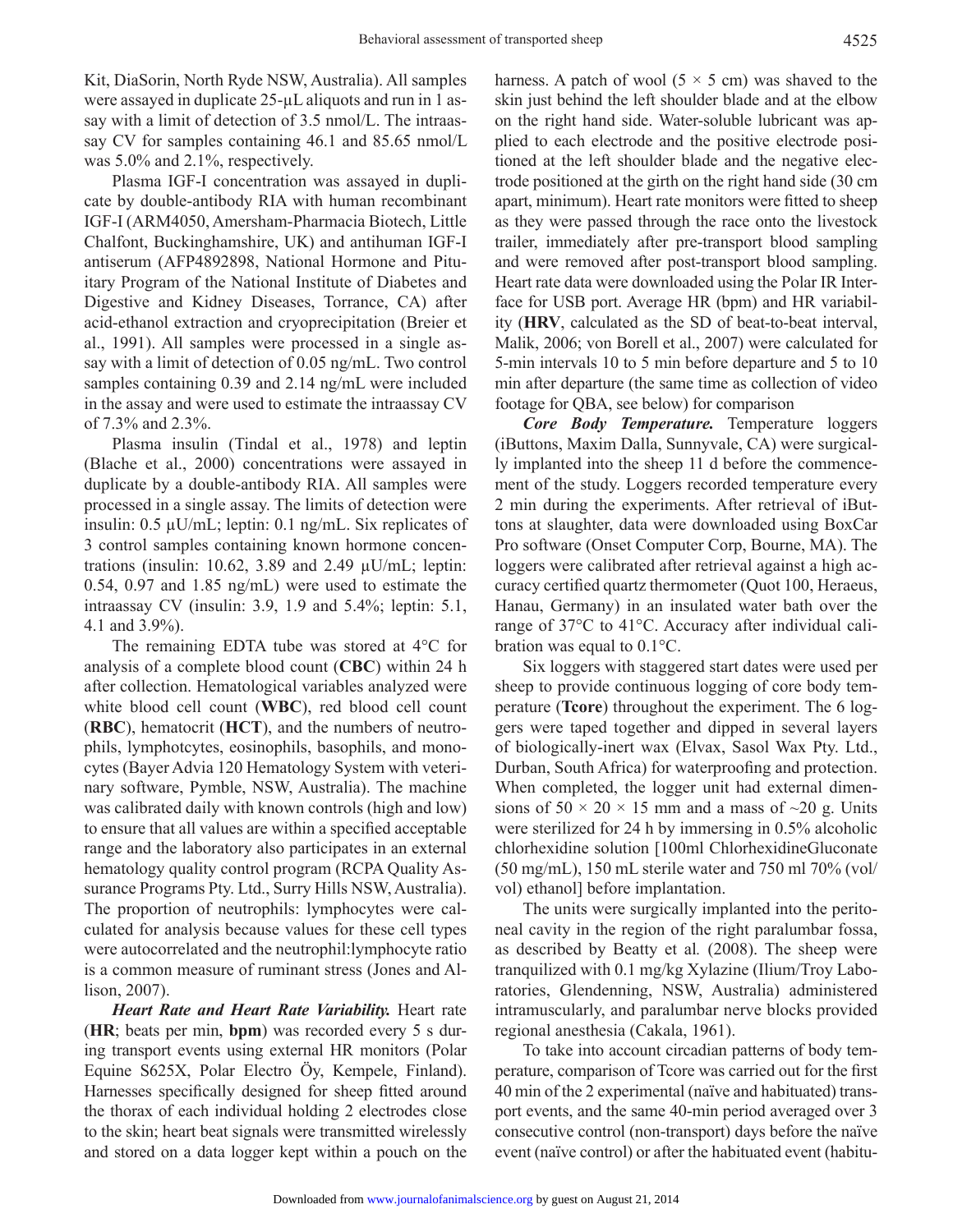ated control). Average and maximum Tcore were also calculated over 10-min periods for the entire journey.

*Statistical Analysis.* Two-way repeated-measures ANOVA was used to compare between time points (blood variables: before vs. after transport; HR data: before vs. during transport; Tcore: control days vs. transport days) and between treatments (naïve vs. habituated). Post hoc analysis was carried out using Tukey's Honest Significant Difference (**HSD**) test. Due to some missing data precluding repeated-measures analysis, a factorial ANOVA was used to compare between time points for HR and HRV. Analyses were carried out using Statistica software, version 9 (StatSoft-Inc, Tulsa, OK).

## *Qualitative Behavioral Assessment*

*Recording Video Footage for Analysis.* Video footage was recorded throughout transport using 2 digital Panasonic SDR-H250 camcorders (Panasonic, Sydney, NSW, Australia) fixed to the front and back of the livestock trailer (above sheep head height, approximately 1.6 m from the trailer floor). Ten of the 14 sheep were clearly visible in the video footage from both the naïve and habituated transport events. One clip (20 to 60 s long) of each individual was chosen from each experimental journey within the first 15 min after departure. Clips were chosen based on the face of the sheep being visible for the majority of the clip and the trailer being in motion at the time. These 20 clips were edited to highlight focal sheep by increasing the opacity of the surrounding animals in the same frame and obscuring identifying numbers when visible in this section of video footage (Adobe Premiere Pro CS3 and Adobe After Effects CS3; San Jose, CA). The 20 clips were shown to observers in randomized order.

*Observers and Procedures.* Each observer was required to attend 2 sessions. The observers were not told about the experimental treatments or that the sheep were on a livestock trailer. In session 1 (term generation), observers were instructed in the free choice profiling procedures for qualitative assessment (Wemelsfelder et al., 2001; Rousing and Wemelsfelder, 2006), then shown 13 clips of sheep demonstrating a wide range of behaviors (clips included the sheep in their home pen as well as during transport). After watching each clip, observers had 2 min to write down any words that they thought described the behavioral expression of that animal. There was no limit imposed to the number of terms an observer could generate, although terms needed to describe not what the animal was doing but how the animal was doing it (i.e., adjective not adverb). These terms were then alphabetically collated for each observer (thereby effectively randomizing the order of terms) and duplicate terms removed to derive a list of descriptive terms

unique to each observer. In session  $2$  (quantification) observers used their own descriptive terms as quantitative rating scales. Terms were printed in a list, with each term attached to a 100 mm visual analogue scale ranging from min (0) to max (100). Observers watched the 20 clips of individual sheep from the naïve and habituated transport events and quantified each sheep for every descriptive term. For further details of this methodology see Wemelsfelder et al*.* (2001) and Rousing and Wemelsfelder (2006).

*Statistical Analyses.* The observer scores were analyed using Generalized Procrustes Analysis (**GPA**) using a specialized software edition written for Françoise Wemelsfelder. Generalized Procrustes Analysis is a multivariate statistical technique that was originally developed in food science, but is still relatively unknown in animal science (for a detailed description of its procedures, see Wemelsfelder et al., 2000). The benefit of this statistical technique is that it enables comparison between observers using different numbers and unique combinations of descriptive terms. Briefly summarized, GPA calculates a consensus or "best fit" profile between observer assessments through complex pattern matching. Because each observer scores the same video footage, the statistic analyses the similarity in scoring patterns between observers. Generalized Procrustes Analysis does not use the terms as fixed reference points but uses the intersample distances used by each observer as the means of comparison. Generalized Procrustes Analysis represents the level of consensus (i.e., the percentage of variation between observers explained) that was achieved. Whether this consensus is a significant feature of the data set, or, alternatively, an artifact of the Procrustean calculation procedures, is determined through a randomization test (Dijksterhuis and Heiser, 1995). This procedure rearranges at random the scores of each observer and produces new permutated data matrices. By applying GPA to these permutated matrices, a "randomized" profile is calculated. This procedure is repeated 100 times, providing a distribution of the Procrustes Statistic indicating how likely it is to find an observer consensus based on chance alone. Subsequently a 1-way *t*-test is used to determine whether the actual observer consensus profile falls significantly outside the distribution of randomized profiles.

Through Principle Components Analysis (**PCA**) the number of dimensions of the consensus profile is reduced to several main dimensions (usually 2 or 3). Each animal receives a quantitative score on each of these GPA dimensions, so that the position of the animal in the consensus profile can be plotted in one or more 2-dimensional plots. Each plot represents each sheep twice (once for each treatment; naïve and habituated) where the positions of the sheep indicates its scores on each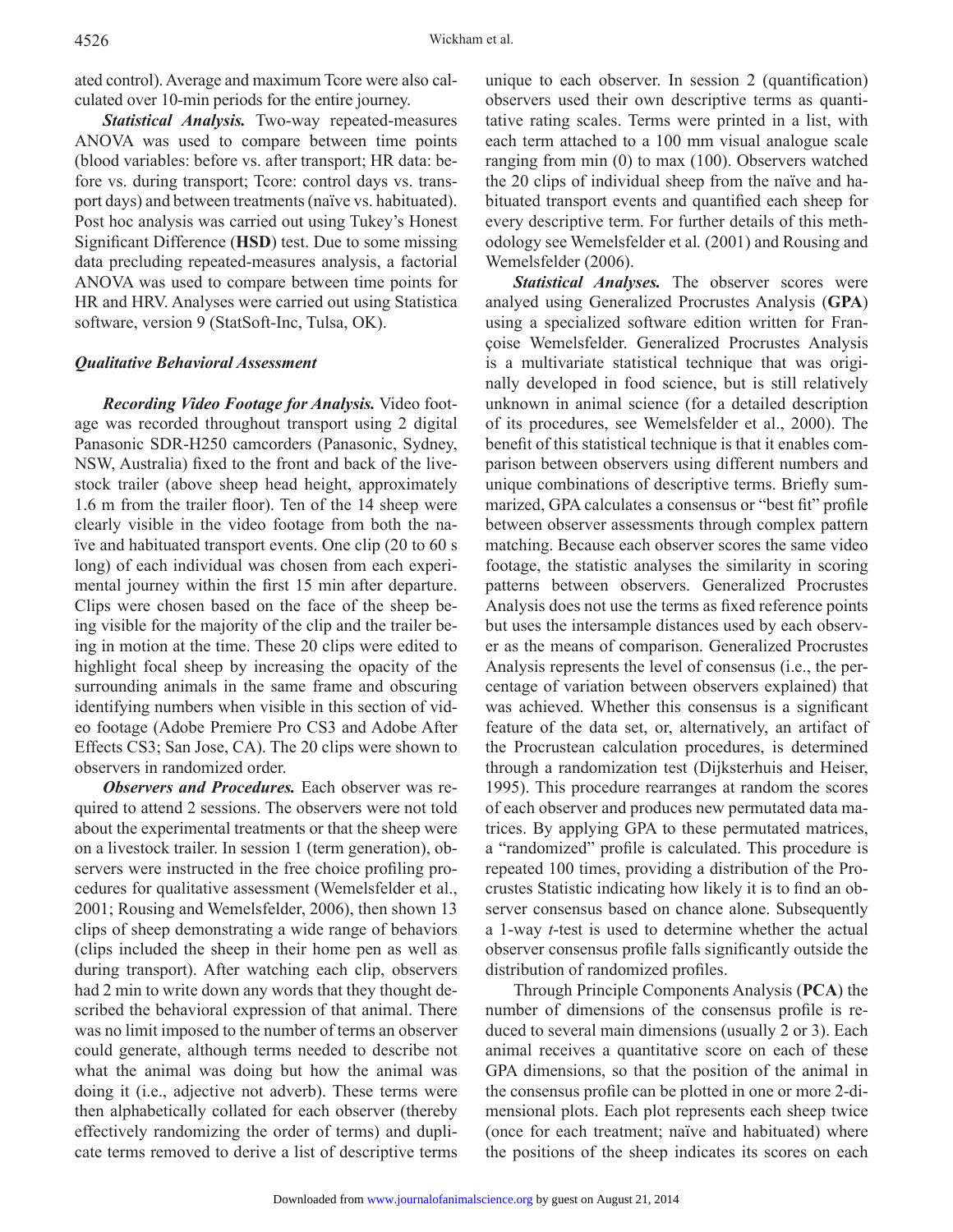GPA axis. To compare treatments, the GPA scores for each dimension were analyzed using repeated-measures ANOVA with the scores for each sheep for their naïve and habituated transport events compared as the repeated measures.

Interpretation of these consensus dimensions is made possible by correlating the consensus scores with the scores attributed by observers to each descriptive term, producing word charts for individual observers that can be compared for linguistic consistency. From these word charts, a list of terms describing the consensus dimensions can be produced, by selecting terms for each observer that correlated strongly with those dimensions ( $r_{19}$  > 0.7 on GPA dimension 1,  $r_{19}$  > 0.5 on GPA dimension 2,  $r_{19}$  > 0.5 on GPA dimension 3). It should be stressed that all these outcomes are the result of statistical calculation procedures that in no way depend on any interpretation from the experimenter.

Physiological variables were compared with GPA dimension scores for each individual sheep by correlation analyses. A correlation matrix was developed for the proportional changes for each of the blood sample measurements (after transport values divided by before transport values for each of the hormones, metabolites, and hematological variables), HR (values for 5 to 10 min after departure divided by values for 10 to 5 min before departure) and Tcore (transport day values divided by control day values) as well as the scores for each GPA dimension. Critical values were applied according to the number of animals that were included in each analysis (fewer data were included for HR recordings due to difficulties with the recordings).

Statistical analyses were carried out using GenStat 10.2 (VSN International, Hemel Hempstead, Hertfordshire, UK) and Statistica 8.0 (StatSoft-Inc.). Correlation matrices were carried out using Excel (Microsoft Inc., Redmond, WA). Data were tested for normality and homoscedacity and data transformed if required to enable parametric statistics. Data are presented as means  $\pm$  1 SD and a statistical level of  $\alpha \le 0.05$  is used throughout.

#### **RESULTS**

Sixty-four observers were recruited: 20 male (31%) and 44 female  $(69\%)$ . Eighteen  $(28\%)$  could be classified as sheep experts (e.g., stock handlers, sheep researchers). Fourteen (22%) were completely inexperienced with sheep; the remaining 32 (50%) observers had limited experience. Observers generated a total of 281 unique terms to describe the sheep they were shown, with an average of  $21 \pm 7$  terms (range 9 to 43) per observer.

The GPA consensus profile explained 53.03% of the variation among the 63 observers, and this differed significantly from the mean of 100 randomized profiles

 $(41.58 \pm 0.01\%; t_{99} = 87.5, P < 0.001)$ . Word charts were produced for each of the 63 observers for the first 3 dimensions. The dimensions were largely semantically consistent (i.e., although the observers used different terms, they used them in a similar way so that their meanings were comparable). Terms with the strongest correlation to each GPA dimension are shown in Table 1. The GPA dimension 1 (explaining 42.6% of the variability in the data) was characterized by terms such as

Table 1. Terms with the greatest correlations with dimensions 1, 2 and 3 of the Generalized Procrustes Analysis (GPA) consensus profile. When a term was used by multiple observers, values in parentheses give the number of observers using that term. Terms are sorted in order of numbers of observers using each term and then in decreasing order of correlation with each GPA dimension

| Low values                                                                                                                                                                                                                                                                                                                                                                              | High values                                                                                                                                                                                                                                                                                                                                                                                                                                                                                                                                                                     |
|-----------------------------------------------------------------------------------------------------------------------------------------------------------------------------------------------------------------------------------------------------------------------------------------------------------------------------------------------------------------------------------------|---------------------------------------------------------------------------------------------------------------------------------------------------------------------------------------------------------------------------------------------------------------------------------------------------------------------------------------------------------------------------------------------------------------------------------------------------------------------------------------------------------------------------------------------------------------------------------|
| GPA dimension $1(42.6\%)$<br>Calm (17), relaxed (12), bored (9),<br>happy $(9)$ , comfortable $(6)$ , content<br>$(4)$ , sleepy $(3)$ , quiet $(2)$ , at ease<br>$(2)$ , steady $(2)$ , chilled out $(2)$ , sure<br>(2), coping, peaceful, balanced,<br>accepting, chilled, mellow, assured,<br>settled, tired, at peace, confident, in<br>control, reassured<br>GPA dimension 2 (9.8%) | Anxious $(17)$ , nervous $(12)$ , wor-<br>ried (11), agitated (9), frightened<br>$(6)$ , distressed $(6)$ , alert $(6)$ , scared<br>$(5)$ , stressed $(5)$ , fearful $(4)$ , tense<br>$(4)$ , concerned $(3)$ , apprehensive<br>$(3)$ , alarmed $(3)$ , panicked $(2)$ ,<br>jittery $(2)$ , aware $(2)$ , perturbed<br>(2), jumpy (2), distracted, flighty,<br>attentive, disgruntled, intense,<br>awake, startled, fretting, upset,<br>terrified, wary, afraid, on guard,<br>confused, defensive, looking for<br>a way out, cautious, aroused,<br>trapped, active, responsive. |
| Comfortable (3), tired (2), con-<br>fident $(2)$ , happy $(2)$ , scared $(2)$ ,<br>anxious $(2)$ , annoyed $(2)$ , content<br>(2), angry, concerned, avoiding,<br>restful, determined, placid, calm,<br>pissed off, defensive, mischievous,<br>fearful, resigned, irritable, grumpy,<br>upset, assured, busy, panic, aloof,<br>withdrawn, absorbed, quiet, weary,<br>occupied.          | Alert $(15)$ , anxious $(5)$ , aware $(5)$ ,<br>curious (5), interested (4), watch-<br>ful $(3)$ , confused $(3)$ , attentive $(3)$ ,<br>nervous $(2)$ , concerned $(2)$ , lost<br>$(2)$ , observant $(2)$ , worried $(2)$ ,<br>frightened (2), awaiting, defen-<br>sive, settled, thinking, expectant,<br>inquisitive, defeated, wanting to<br>escape, agitated, tense (2), penned,<br>apprehensive, distressed, scared,<br>bright, questioning, intrigued,<br>afraid, cornered, dominant,<br>definite, confident, fearful, wary,<br>trapped.                                  |
| GPA dimension 3 (8.2%)<br>Curious $(7)$ , alert $(6)$ , comfort-<br>able $(5)$ , aware $(3)$ , interested $(3)$ ,<br>relaxed $(3)$ , wary $(3)$ , inquisitive<br>$(3)$ , sure $(2)$ , content $(2)$ , stressed<br>$(2)$ , observant $(2)$ , happy $(2)$ , calm<br>(2), tense (2), watchful, expect-<br>ant, stable, conscious, in control,                                              | Frightened (4), agitated (3), afraid<br>$(2)$ , tired $(2)$ , scared $(2)$ , disturbed<br>$(2)$ , nervous $(2)$ , worried $(2)$ , stoic,<br>sad, distracted, puzzled, depressed,<br>anxious, comfortable, sleepy,<br>terrified, certain, enclosed, steady,<br>calm, lethargic, on edge, annoyed,                                                                                                                                                                                                                                                                                |

secure, despair, alert, stressed, resigned, concerned, tense.

enduring, quizzical, certain, pleasant, dominating, satiated, pleased, looking for escape, confined, mad, active, sleepy, surprised, nervous, concerned, resigned, hesitant, satisfied, worried, confident, purposeful.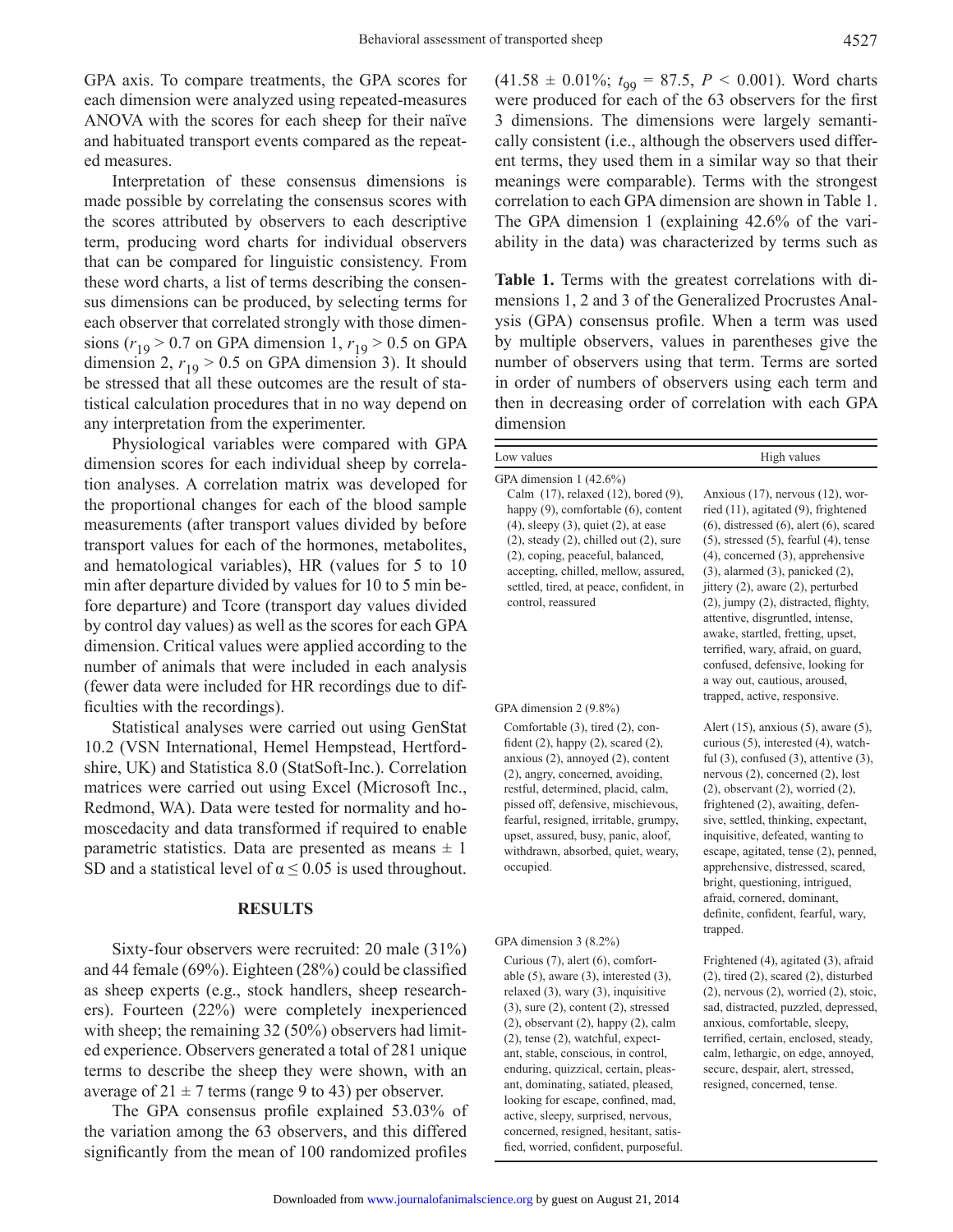'calm', 'relaxed', or 'bored' correlated with the low end of the axis, whereas terms such as 'anxious', 'nervous', or 'worried' were correlated with the high end of the axis. The GPA dimension 2 (9.8%) was characterized by terms such as 'comfortable', 'tired', and 'confident' correlated with the low values of this axis and 'alert', 'anxious', and 'aware' correlated with the high values of this axis. The GPA dimension 3 (8.2%) was associated with terms such as 'curious', 'alert', and 'comfortable' correlated with the low values of this axis, whereas high values were associated with terms such as 'frightened', 'agitated', and 'afraid'.

Positions of individual sheep on the 3 GPA dimensions are shown in Figure 1. There were no significant differences between naïve and habituated sheep on GPA dimension 1 ( $F_{1, 9}$  = 3.26,  $P = 0.106$ ) or GPA dimension 3 ( $F_{1,9} = 0.58, P = 0.465$ ). However, naïve sheep received significantly different scores on GPA dimension 2 compared with habituated sheep  $(F_{1, 9} = 9.01,$  $P = 0.015$ ; transport-naïve sheep were scored as more 'alert', 'anxious', and 'aware', whereas habituated sheep were described as more 'comfortable', 'tired', and 'confident'.

#### *Hormones, Metabolites and Hematological Variables*

None of the physiological variables measured (Table 2) had values outside normal ranges (Teare, 2002). Concentration of ACTH during naïve transport was around twice that for the habituated event (treatment*: P* < 0.001) and decreased during both experimental events so that 'after' values were around a third of 'before' values (time:  $P < 0.001$ ). Cortisol concentration was significantly greater during the naïve compared with the habituated event (treatment:  $P = 0.003$ ) and remained at this level for sheep during their naïve event but decreased 46% over the habituated event (treatment  $\times$  time interaction:  $P = 0.043$ ). Concentration of IGF-I was 25% less during the naïve compared with the habituated event (treatment:  $P = 0.001$ ) and decreased by approximately 10% during transport (time:  $P = 0.008$ ). Leptin concentration was also significantly less during the na-The compared with the habituated event (treatment:  $P \leq$ 0.001), but concentrations were maintained during the naïve event and decreased 14% during the habituated event (time:  $P < 0.001$ ; treatment  $\times$  time interaction:  $P <$ 0.001). Glucose concentration was significantly greater during the naïve event compared with the habituated event (treatment: *P* < 0.001). There were no measurable differences in insulin or β-OH concentration between treatments or in response to transport.

Hematocrit and RBC numbers were greater (10% and 6% for HCT and RBC numbers, respectively) for the naïve compared with the habituated event (treatment: *P* <



**Figure 1.** Positions of individual sheep (represented by ID numbers) on Generalized Procrustes Analysis (GPA) dimensions 1 and 2 (a) and 1 and 3 (b). Each sheep is represented twice, once as naïve (N) and secondly as habituated (H). By contrast with the pattern of greater energy and arousal for naïve compared with habituated treatments for all other animals, a single individual († ID #7) showed decreased energy and greater arousal naïve compared with habituated.

0.001 for each) and both decreased (8% and 7.5% respectively) during transport (time: *P* < 0.001 for each).

White blood cell count was 8% greater for the naïve compared with the habituated event (treatment: *P* = 0.009) whereas basophils were 23% less (treatment: *P* = 0.007); however significant treatment  $\times$  time interactions (WBC:  $P = 0.007$ ; basophils:  $P = 0.017$ ) reflected an increase in WBC and basophil count over the naïve event contrasting with a decrease during the habituated event. Eosinophil values were 30% greater for the naïve com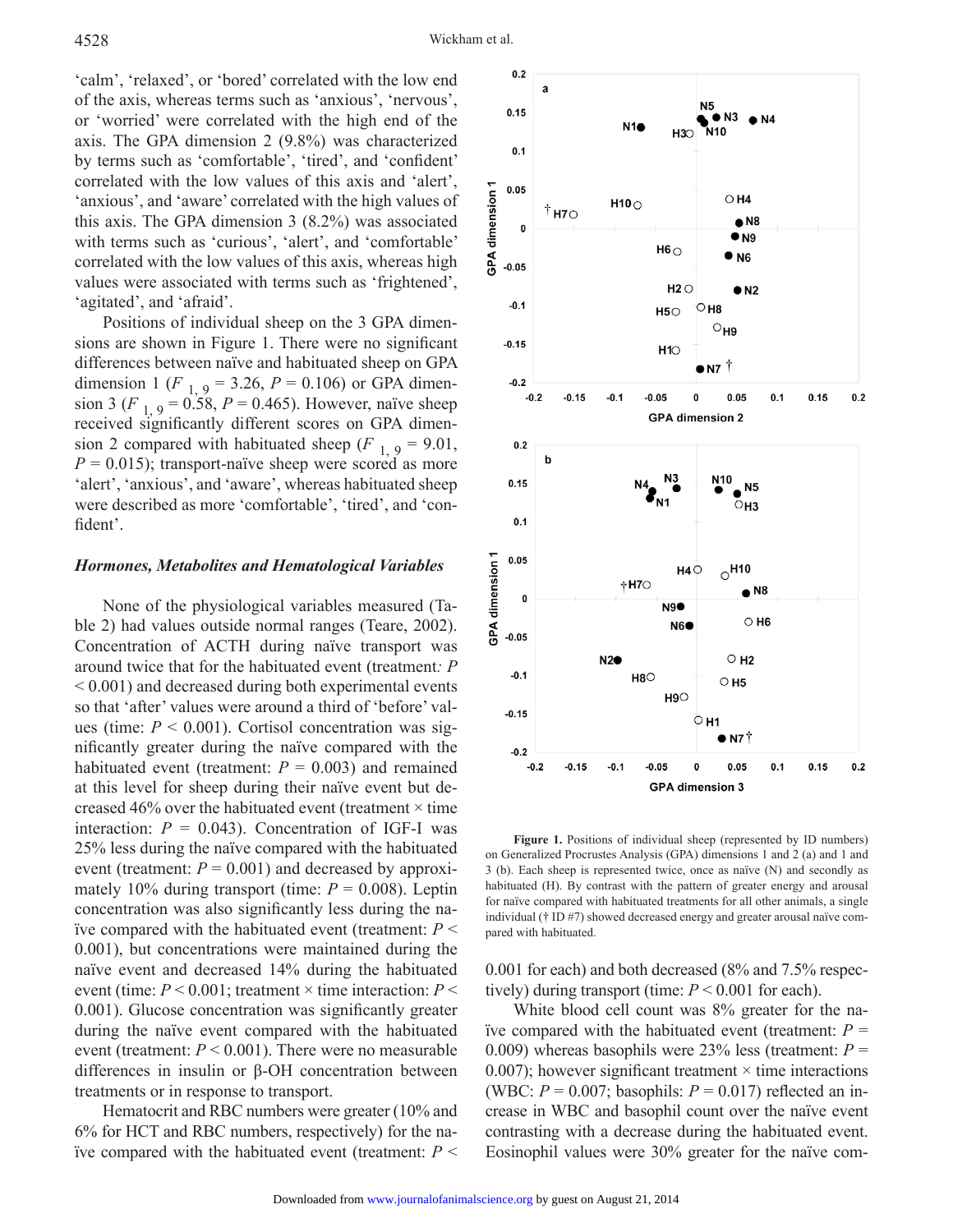**Table 2.** Mean  $(\pm 1 \text{ SD})$  physiological variables for treatment (naïve vs. habituated) and sampling time (before transport vs. during/after transport). Significant effects of the 2-way repeated-measures ANOVA are indicated by bold *P*-values. Spearman's correlation coefficients for the relationship between each physiological measure and the Generalized Procrustes Analysis (GPA) dimensions are shown  $(r_{18}$  for all factors except  $r_{12}$  for heart rate and heart rate variability) and values with \*, \*\* or \*\*\* are statistically significant at  $P \le 0.05$ ,  $P \le 0.01$  and  $P \le 0.001$ , respectively<sup>1</sup>

|                                                              |                                    |                                     |                   | Two-way repeated-measures<br><b>ANOVA</b> |                                                                  |                | Spearman's correlation<br>coefficients |             |                                        |                 |
|--------------------------------------------------------------|------------------------------------|-------------------------------------|-------------------|-------------------------------------------|------------------------------------------------------------------|----------------|----------------------------------------|-------------|----------------------------------------|-----------------|
|                                                              |                                    |                                     |                   |                                           | Treatment<br>(naïve vs. (before vs. $\times$ time<br>habituated) | Time<br>after) | Treatment<br>interaction               | <b>GPA</b>  | <b>GPA</b><br>dimension dimension<br>2 | <b>GPA</b><br>3 |
|                                                              |                                    | Naïve                               | Habituated        |                                           | Results of RM ANOVA $F_{1.18}$ ,                                 |                |                                        |             |                                        |                 |
| Item                                                         | Before                             | After                               | Before            | After                                     |                                                                  | $P$ -values    |                                        |             | Correlation coefficients               |                 |
| Plasma hormone concentration <sup>2</sup>                    |                                    |                                     |                   |                                           |                                                                  |                |                                        |             |                                        |                 |
| $ACTH$ , pgml <sup>-1</sup>                                  | $387.2 \pm 245.2$ $126.7 \pm 50.3$ |                                     | $200.6 \pm 236.3$ | $63.9 \pm 51.2$                           | < 0.001                                                          | < 0.001        | 0.773                                  | 0.027       | $-0.093$                               | $-0.143$        |
| Cortisol, ngml <sup>-1</sup>                                 | $51.2 \pm 27.1$                    | $50.0 \pm 13.9$                     | $40.1 \pm 24.3$   | $21.4 \pm 11.3$                           | 0.003                                                            | 0.097          | 0.043                                  | $-0.152$    | 0.022                                  | $-0.114$        |
| $IGF-1$ , ngm $l^{-1}$                                       | $31.4 \pm 10.5$                    | $27.2 \pm 10.7$                     | $40.7 \pm 13.8$   | $36.8 \pm 12.4$                           | < 0.001                                                          | 0.008          | 0.882                                  | $-0.385*$   | $-0.001$                               | $-0.189$        |
| Insulin, $\mu$ Uml <sup>-1</sup>                             | $5.87 \pm 1.75$                    | $6.36 \pm 1.09$                     | $5.82 \pm 1.19$   | $5.75 \pm 1.60$                           | 0.218                                                            | 0.543          | 0.339                                  | 0.278       | $-0.157$                               | $-0.082$        |
| Leptin, $ngml^{-1}$                                          | $1.19 \pm 0.25$                    | $1.18 \pm 0.24$                     | $1.62 \pm 0.28$   | $1.39 \pm 0.22$                           | < 0.001                                                          | < 0.001        | < 0.001                                | 0.034       | 0.261                                  | $-0.163$        |
| Plasma metabolites                                           |                                    |                                     |                   |                                           |                                                                  |                |                                        |             |                                        |                 |
| $\beta$ -OH, mmol · L <sup>-1</sup>                          | $0.28 \pm 0.06$                    | $0.28 \pm 0.09$                     | $0.26 \pm 0.06$   | $0.24 \pm 0.06$                           | 0.067                                                            | 0.619          | 0.744                                  | 0.129       | 0.282                                  | $-0.099$        |
| Glucose, mmol $\cdot L^{-1}$                                 | $4.76 \pm 1.15$                    | $5.32 \pm 1.35$                     | $3.91 \pm 0.36$   | $4.37 \pm 0.66$                           | < 0.001                                                          | 0.133          | 0.866                                  | 0.044       | $-0.012$                               | 0.217           |
| Hematological variables                                      |                                    |                                     |                   |                                           |                                                                  |                |                                        |             |                                        |                 |
| Hematocrit                                                   | $0.39 \pm 0.02$                    | $0.36 \pm 0.02$                     | $0.35 \pm 0.02$   | $0.32 \pm 0.02$                           | < 0.001                                                          | < 0.001        | 0.583                                  | $-0.174$    | 0.336                                  | $-0.017$        |
| Red blood cell, $\times 10^{12} \cdot L^{-1} 10.12 \pm 0.66$ |                                    | $9.40 \pm 0.65$                     | $9.58 \pm 0.51$   | $8.77 \pm 0.46$                           | < 0.001                                                          | < 0.001        | 0.571                                  | $-0.293$    | 0.348                                  | 0.020           |
| White blood cell, $\times 10^9 \cdot L^{-1}$                 | $8.10 \pm 1.73$                    | $8.84 \pm 1.79$                     | $8.04 \pm 1.58$   | $7.59 \pm 1.60$                           | 0.009                                                            | 0.438          | 0.007                                  | $-0.067$    | 0.115                                  | $-0.108$        |
| Eosinophils, $\times 10^9 \cdot L^{-1}$                      | $0.33 \pm 0.13$                    | $0.25 \pm 0.11$                     | $0.24 \pm 0.14$   | $0.16 \pm 0.10$                           | < 0.001                                                          | 0.002          | 0.845                                  | $-0.124$    | 0.104                                  | $-0.325$        |
| Monocytes, $\times 10^9 \cdot L^{-1}$                        | $0.11 \pm 0.04$                    | $0.09 \pm 0.03$                     | $0.24 \pm 0.17$   | $0.16 \pm 0.10$                           | 0.002                                                            | 0.065          | 0.371                                  | 0.262       | $-0.409*$                              | $-0.089$        |
| Basophils, $\times 10^9 \cdot L^{-1}$                        | $0.026 \pm 0.013$                  | $0.035 \pm 0.012$                   | $0.042 \pm 0.016$ | $0.039 \pm 0.014$                         | 0.007                                                            | 0.323          | 0.017                                  | $-0.223$    | $-0.296$                               | $-0.445*$       |
| Neutrophils, $\times 10^9 \cdot L^{-1}$                      | $2.85 \pm 1.67$                    | $4.80 \pm 1.68$                     | $2.22 \pm 0.82$   | $2.90 \pm 1.34$                           | < 0.001                                                          | < 0.001        | 0.002                                  | $-0.193$    | $0.513*$                               | $-0.384*$       |
| Lymphocyte, $\times 10^9 \cdot L^{-1}$                       | $4.91 \pm 0.98$                    | $4.13 \pm 1.06$                     | $5.70 \pm 1.17$   | $4.99 \pm 1.22$                           | < 0.001                                                          | 0.002          | 0.635                                  | 0.338       | $-0.542**$                             | 0.138           |
| Neutrophil: Lymphocyte                                       | $0.60 \pm 0.37$                    | $1.24 \pm 0.57$                     | $0.40 \pm 0.15$   | $0.62 \pm 0.34$                           | < 0.001                                                          | < 0.001        | < 0.001                                | $-0.320$    | $0.673$ ***                            | $-0.399*$       |
| HR, bpm                                                      | $65.8 \pm 7.29$                    | $112.9 \pm 32.7$                    | $72.6 \pm 18.5$   | $77.2 \pm 11.1$                           | 0.059                                                            | 0.002          | 0.008                                  | $0.755$ *** | 0.163                                  | 0.056           |
| HRV (SDNN), ms                                               |                                    | $61.58 \pm 31.23$ $84.56 \pm 40.64$ | $62.25 \pm 26.79$ | $47.52 \pm 24.69$                         | 0.133                                                            | 0.728          | 0.120                                  | $0.766$ *** | $-0.219$                               | $-0.038$        |
| Teore average, °C                                            | $39.29 \pm 0.17$ $40.00 \pm 0.24$  |                                     | $39.36 \pm 0.16$  | $39.50 \pm 0.17$                          | < 0.001                                                          | < 0.001        | < 0.001                                | $0.417*$    | $0.390*$                               | $-0.125$        |
| Teore maximum, °C                                            |                                    | $39.36 \pm 0.18$ 40.16 $\pm$ 0.24   | $39.48 \pm 0.19$  | $39.62 \pm 0.15$                          | 0.001                                                            | < 0.001        | < 0.001                                | $0.430*$    | $0.425*$                               | 0.209           |

<sup>1</sup>For hormones, metabolites and hematological variables, blood samples were collected immediately 'before' loading and 'after unloading. Heart rate (HR) and heart rate variability (HRV) were measured either 'before' transport (10 to 5 min. before departure) or 'during' transport (5 to 10 min. after departure, at the same time as video footage analyzed in this study). Body temperature (Tcore) was measured either 'before' transport (averaged over 40 min. at same time of day on a non-transport day), or 'during' transport (0 to 40 min after departure).

 ${}^{2}B-OH = \text{beta-hydroxybutyrate}$ ; ACTH = adrenocorticotrophic hormone; HR = heart rate; HRV = heart rate variability; Tcore = core body temperature; GPA = Generalised Procrustes Analysis.

pared with the habituated event (treatment:  $P < 0.001$ ), and decreased by 33% during transport (time:  $P = 0.002$ ). Monocyte numbers were 29% less for the naïve compared with the habituated event (treatment: *P* < 0.002). The neutrophil: lymphocyte ratio had significant treatment  $\times$  time interactions  $(P < 0.001)$ ; the neutrophil: lymphocyte ratio doubled over the duration of the naïve event (compared with a 50% increase for the habituated event).

#### *Heart Rate and Heart Rate Variability*

Heart rate was measured continuously throughout transport (Figure 2) but due to lost contact and interference, reliable data was not obtained for all animals for both naïve and habituated events;  $n = 5$  (naïve event),  $n = 9$  (habituated event). Transport resulted in significantly greater HR (bpm) for naïve sheep compared with their habituated event (treatment  $\times$  time interaction:  $P =$ 0.008; Table 2). Measurements during 5 to 10 min after departure were 42% greater than a similar 5-min interval before departure. By contrast, in sheep habituated to transport, HR increased only 6% during the 5 to 10 min after departure compared with the same 5-min period before departure. Values before departure for both treatments were not statistically different (Table 2; post hoc analyses not shown). In addition to greater HR, HRV increased by 137% (5 to 10 min after departure) over pre-departure values in the naïve sheep and decreased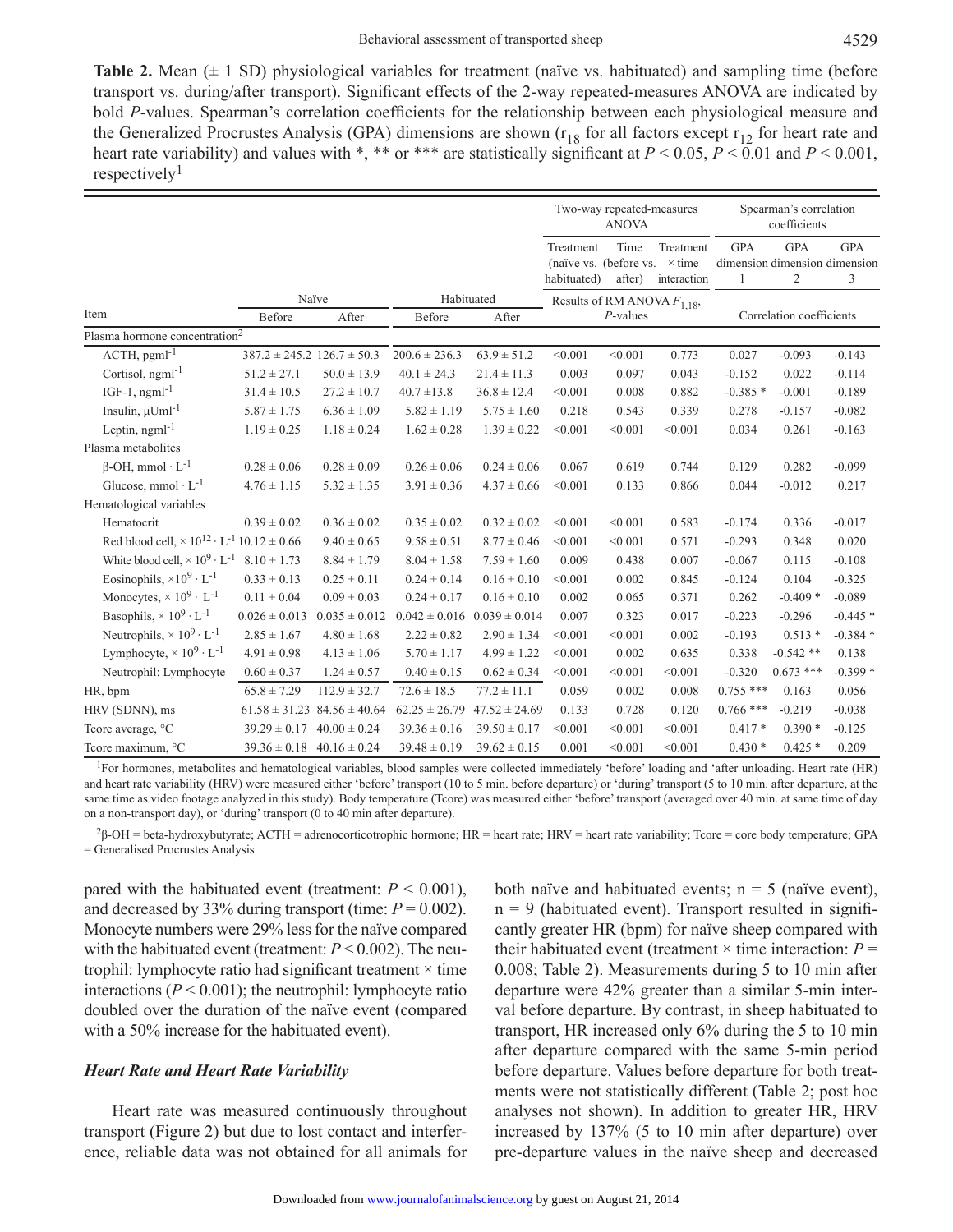

**Figure 2.** Mean  $(\pm 1 \text{ SD})$  heart rate (HR; beats per min, bpm) of sheep during the naïve and habituated transport events. Shaded areas show the 2 time periods where statistical comparisons were made: −10 to −5 min (before transport), and 5 to 10 min (during transport).

by 15% in habituated sheep (although these data were too variable to achieve statistical significance).

#### *Core Body Temperature*

Core body temperature (Figure 3) was significantly greater in naïve sheep compared with when they had become habituated to transport (treatment: *P <* 0.001 for both average and maximum Tcore) and was greater during transport compared with naïve and habituated control (non-transport) days (time: *P <* 0.001 for both average and maximum Tcore). Average Tcore during the first 40 min of the naïve event was  $0.5^{\circ}$ C greater than for sheep during the first 40 min of the habituated event  $(P < 0.01)$  and 0.7°C greater than the naïve control ( $P <$ 0.01; Table 2; post hoc analyses not shown). Maximum Tcore during the naïve event was 0.5°C and 0.8°C greater than the habituated event and naïve control period, respectively. This greater Tcore during the naïve event did not reflect ambient temperatures; the environmental temperature was actually cooler for the naïve compared with the habituated event (Figure 4).

## *Correlation of Physiology to Behavior*

Significant correlations were observed between the GPA scores and IGF-1 concentrations, neutrophil: lymphocyte ratios, monocyte and basophil numbers, HR, HRV, and Tcore. Heart rate, HRV  $(P < 0.001$  for each) and average and maximum Tcore ( $P < 0.05$  for each) were positively correlated with GPA dimension 1 (Table 2) and were therefore greater for animals also described as more 'anxious', 'nervous', and 'worried'. By contrast, IGF-1 concentration was negatively correlated with



**Figure 3.** Mean  $(± 1 SD)$  core body temperature (Tcore) of sheep during the naïve and habituated transport events. Mean Tcore 3 d before the naïve event (naïve control) and 3 d after the habituated event (habituated control) is shown for comparison.

GPA dimension  $1 (P < 0.05)$  and IGF-1 concentration was therefore greater for sheep also described as more 'calm', 'relaxed', or 'bored'. Body temperature was also positively correlated with GPA dimension 2 scores (*P* < 0.05 for each) and was greater for sheep that were also described as more 'alert', 'anxious', and 'aware'. The neutrophil: lymphocyte ratio was positively correlated  $(P<0.001)$  and monocyte numbers were negatively correlated  $(P < 0.05)$  with GPA dimension 2 scores, indicating that sheep described as more 'alert', 'anxious', and 'aware' also had increased numbers of neutrophils and decreased numbers of lymphocytes and monocytes. The neutrophil:lymphocyte ratio was also negatively correlated  $(P < 0.05)$  with GPA dimension 3, along with basophil numbers ( $P < 0.05$ ). Therefore, on GPA dimension 3, sheep described as 'frightened', 'agitated', and 'afraid' had reduced basophil and neutrophil numbers and greater lymphocyte numbers.



**Figure 4.** Mean  $(± 1 SD)$  core body temperature (Tcore) of sheep and environmental temperature (livestock trailer temperature) during transport for the naïve and habituated transport events.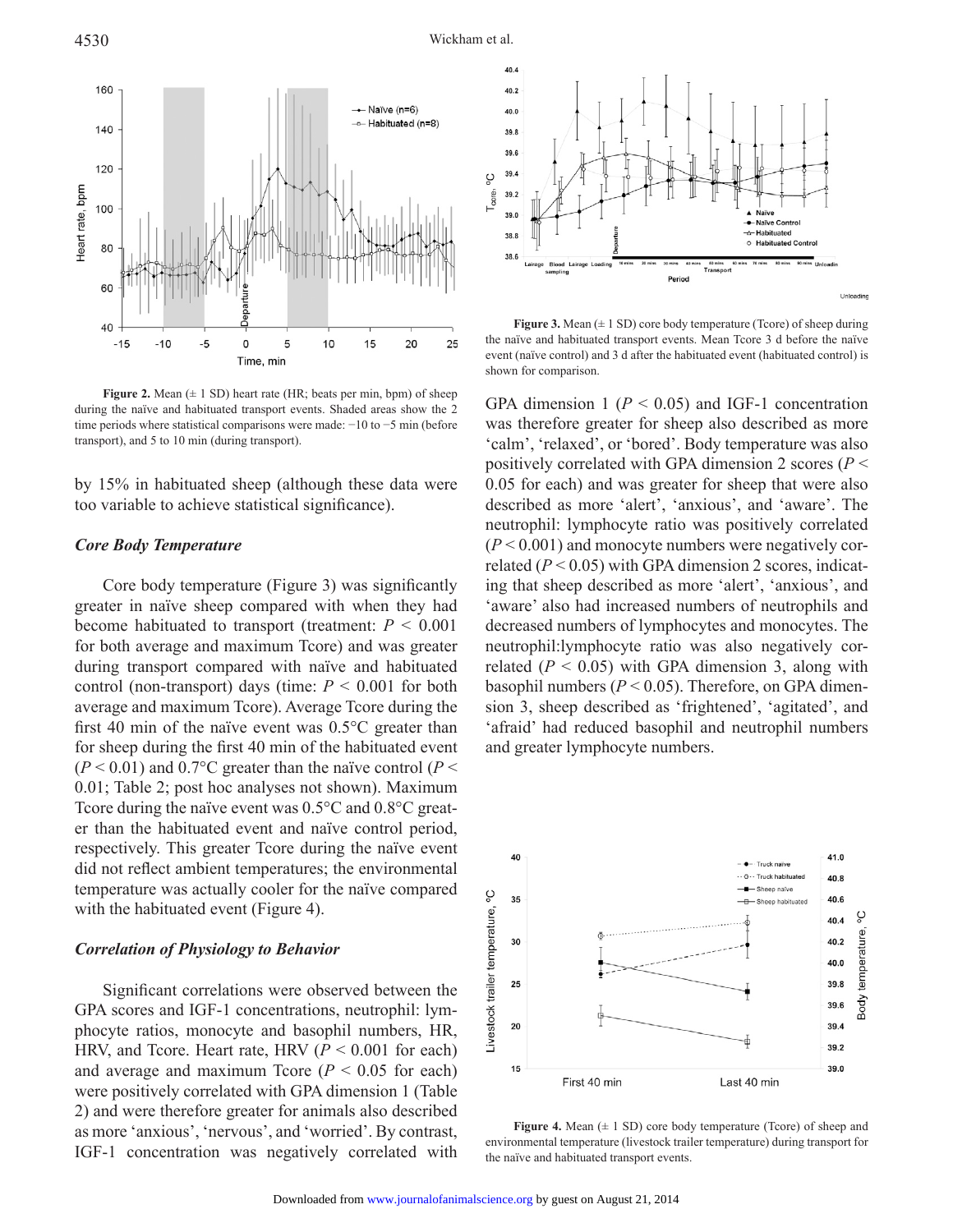## **DISCUSSION**

Despite a limited repertoire of behavior exhibited by the animals during transport (given the confined environment), observers using QBA were able to reach consensus in their assessment of the behavioral expression of sheep, distinguishing between video footage of the same animals collected when they were either naïve or habituated to transport. Furthermore, the scores attributed to individuals were significantly correlated with physiological variables in a meaningful manner. This study supports the use of QBA as an assessment method during transport, which is a challenging environment in which to carry out real time welfare assessments under commercial conditions.

Although there are no previous published QBA studies in sheep, research has shown that observers can reliably and repeatedly assess the behavioral expression of pigs (Wemelsfelder et al., 2000; 2001; Temple et al., 2011a,b), cattle (Rousing and Wemelsfelder, 2006; Stockman et al., 2011), horses (Napolitano et al., 2008; Minero et al., 2009), poultry (Wemelsfelder, 2007) and dogs (Walker et al., 2010). In these published studies, there has been significant agreement between observers in their use of terminology to qualitatively score the behavioral expressions of the animals. We similarly recorded consensus between observers in how they scored the behavioral expression of transported sheep, with the GPA consensus profile explaining over half the variation between the observer scores.

From the GPA consensus profile, it was possible to identify distinct clusters of words with similar meanings on the 3 GPA dimensions. For example, 'anxious', 'nervous', and 'worried' are terms that indicate a similar body language and are distinct from 'calm', 'relaxed', and 'bored'. We note, however, that some terms may appear in more than 1 cluster of words. For example the term 'alert' was associated with both high values for GPA 2 and low values for GPA 3. Some observers applied alert to sheep that were also described as 'curious' and 'interested' in their surroundings, whereas others used it to describe sheep that were also scored highly for the terms 'worried' and 'fearful'. This suggests that the term alert is not helpful in deciding the overall welfare status of sheep when used on its own because its meaning is quite ambiguous and does not clearly indicate a positive or negative welfare state. Stockman et al. (2011) found a similar level of potential ambiguity with the term alert. We have not edited out terms that may appear on multiple lists because this would introduce subjectivity (as to which list from which to remove the term), but the reader should be mindful that each individual observer had a unique list of terms and therefore how he or she scored the same term may to some degree be influenced

by the remaining terms in his or her repertoire.

An important aspect of validating QBA as a welfare assessment method is ensuring that the technique is sufficiently sensitive to discriminate between groups of animals. A significant finding of this study was that the relative position of sheep on GPA dimension 2 differed according to the treatment imposed, with the majority of naïve animals scored as being more 'alert', 'anxious', and 'aware', but habituated animals were scored as more 'comfortable', 'tired', and 'confident'. This supports observations that animals (including sheep) can become habituated to transport (Grandin, 1997; Kent, 1997; Jacobson and Cook, 1998). The scores for GPA dimension 1 were also informative, with naïve sheep being generally more 'anxious', 'nervous', and 'worried'. However, there was 1 individual that did not follow the same pattern as others (#7). Analysis of the data excluding this individual revealed that the relative position of naïve and habituated sheep on GPA dimension 1 would be statistically significantly different. The video footage available to show to observers for this individual was limited during the habituated event; the sheep had his head down for the majority of the first 15 min (the time frame within which the video footage was selected), and the clip subsequently available to show to observers was of short duration. This raises the important issue of collecting representative and informative video footage for analysis, which needs to be given careful consideration in future studies.

These findings support previous studies in cattle and horses, demonstrating that QBA can be used to distinguish between treatment groups. Stockman et al. (2011) found that observers distinguished between video footage of cattle recorded when they were either naïve or habituated to transport; transport-naïve cattle were described as more 'agitated', whereas transport-habituated were described as more 'calm'. Observers were also able to distinguish between the behavior of the same horses before and after handling, with yearlings characterized as 'suspicious/nervous' and 'impatient/reactive' before any handling, and as more 'explorative/sociable' and 'calm/apathetic' after 1 mo handling (Minero et al., 2009). Therefore, QBA can be sufficiently sensitive to detect subtle differences in the behavioral expression of animals.

Another important finding of this study was that the scores attributed under QBA were significantly correlated with meaningful physiological variables. The physiological variables measured in this study included those that are established as indicators of a stressful environment for sheep. For example, both short- and long-term responses in WBC were recorded. In terms of the acute response, the total numbers of WBC were significantly greater after the naïve event, but were reduced after the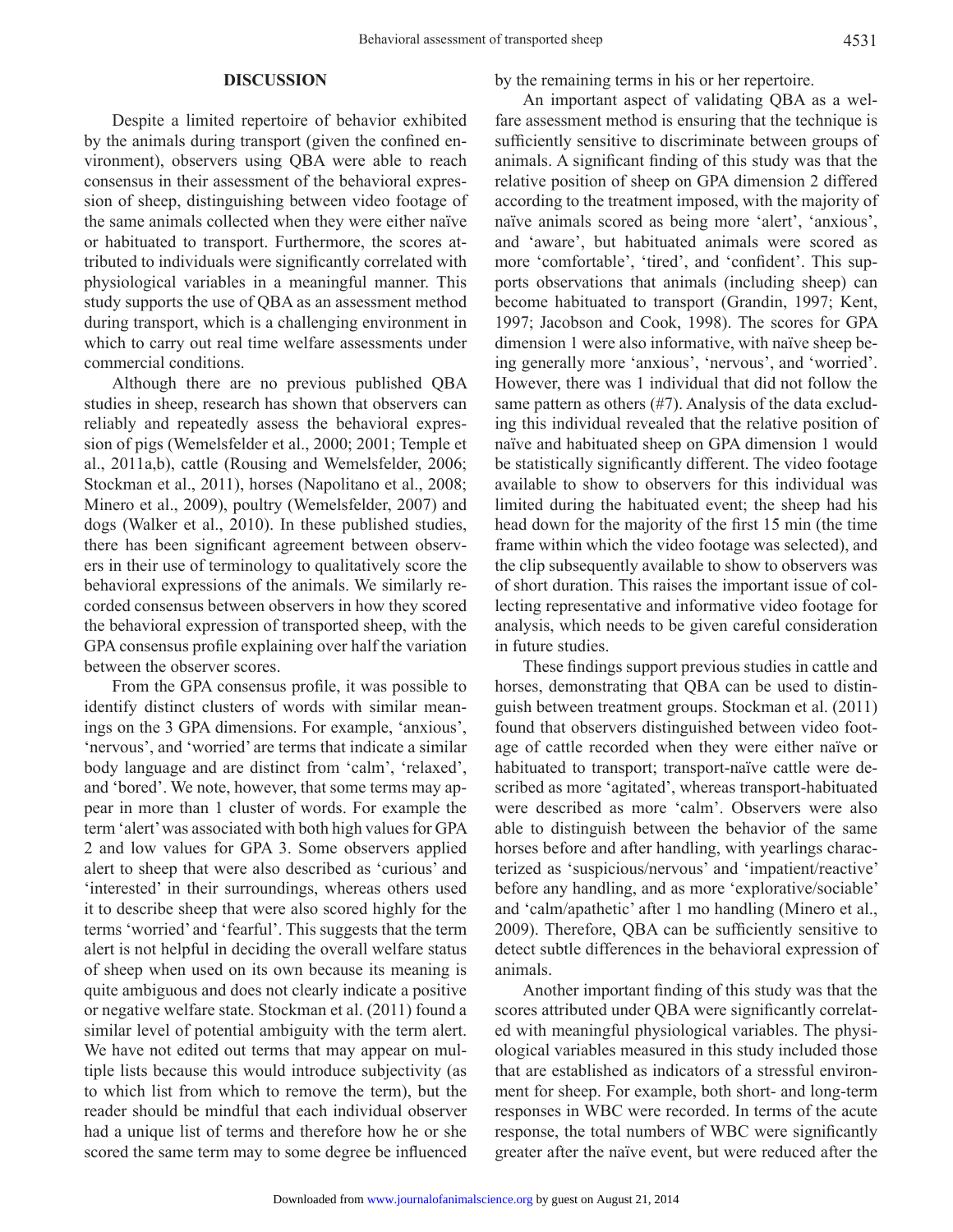habituated event. Over the longer term, significant differences in numbers of WBC types between the naïve and habituated events were recorded (decreased eosinophil numbers and increased neutrophil: lymphocyte ratio, basophil and monocyte numbers), suggesting a prolonged physiological response to the experimental process (intensive and repeated handling and 7 transport events over an 8-d period). The normal neutrophil: lymphocyte ratio should be 0.5:1 in adult sheep but reaches 2 to 3:1 (i.e., increase in neutrophil proportion and a decrease in lymphocyte proportion) when animals exhibit indicators of stress (Cole et al., 1997; Jones and Allison, 2007). The neutrophil: lymphocyte ratio was 0.6:1 and 0.4:1 for naïve and habituated sheep (respectively) before transport, but increased to 1.2:1 and 0.6:1 for naïve and habituated sheep (respectively) after transport. Therefore, transport resulted in an increase in the neutrophil:lymphocyte ratio (also recorded by other authors: Murata et al., 1987; Kegley et al., 1997; Kannan et al., 2000; Stockman et al., 2011), a response that was most pronounced when the animals were first exposed to the transport environment. These changes in blood cell variables indicate that the 90-min transport event was associated with substantial physiological changes in the sheep. The WBC changes were also significantly correlated with the QBA scores. For example, the neutrophil:lymphocyte ratio was correlated positively GPA dimension 2, with sheep described as more 'alert', 'anxious', and 'aware' also demonstrating the greatest neutrophil:lymphocyte ratio.

Transport-naïve sheep had increased HR when they were first exposed to transport, and their HR were greater during the initial 15 min of transport than before the animals were loaded onto the livestock trailer. This increased HR was less evident when the animals were habituated to transport. This suggests a reduction in stress associated with transport as a consequence of a learning process (habituation) and is supported by Stockman et al. (2011) in adult cattle and Jacobson and Cook (1998), who found that mean HR of 6-wk-old calves reduced with transport repetition. Heart rate variability was not statistically different between treatments or before and during transport and this is possibly due to the large inconsistency in these data coupled with an inability to use more powerful repeated-measures analyses due to missing data. However, HR and HRV were significantly correlated with QBA scores, with greater, more variable HR in animals that were also described as more 'anxious', 'nervous', and 'worried'.

Increased HCT and RBC count may reflect increased splenic contractions in response to novel or threatening processes (a sympathetic response). In the present study, greater HCT and RBC count were recorded for the naïve compared with the habituated event, and both variables decreased during transport. Other authors have similarly reported that habituation to transport resulted in decreases in hematocrit (Broom et al., 1996; Cockram et al., 1996; Stockman et al., 2011). Stockman et al. (2011) and Knowles et al. (1993) also report decreases in hematocrit after transport compared with before, which can be attributed to recovery after an initial increase due to handling. Because handling effects could not be isolated from the data, it is likely that both acute (i.e., greater pre-transport values due to handling) and longer term responses (i.e., habituation to transport and therefore reduced sympathetic response) in HCT and RBC count were occurring.

Increased body temperature may also represent a sympathetic response to the challenges of being transported. Core body temperature was greater in sheep during their naïve event compared with the habituated event, and was greater during transport than on nontransport control days (even though the environmental temperature decreased over the duration of the transport event). This is consistent with other studies for sheep (Parrott et al., 1999) and cattle (Steinhardt and Thielscher, 1999; Stockman et al., 2011) which show an increase in body temperature during transport. The cause of this increased temperature could be either psychological or physical, or both. Stress hyperthermia has been demonstrated for sheep during shearing (Beatty et al., 2008) or exposure to a novel environment (Villalba et al., 2009). Increased Tcore during transport could also reflect a physical reaction to maintaining balance as the vehicle moves; consistent with this hypothesis, animals showed greater movement in the livestock trailer during the naïve transport event compared with the habituated event (although this was not quantified). However, although the challenges of physical exertion are predicted to be maintained while the vehicle is still moving, Tcore initially increased, but subsequently decreased over each transport event. Other studies have similarly found that Tcore increases immediately after the start of transport, but can decrease (i.e., return to normal) during a single journey (Warriss et al., 1995; Lay et al., 1996; Pettiford et al., 1998). There were correlations between Tcore and the QBA scores, with increased Tcore in animals that were also recorded as more 'anxious', 'nervous', and 'worried' (GPA dimension 1) or 'alert', 'anxious', and 'aware' (GPA dimension 2).

Correlations between the physiological measurements and GPA dimensions were calculated using the change in the physiological measurement for each animal due to transport (i.e., after compared with before values for each event). If all individuals demonstrated a similar change in a physiological variable but different behavior, then there would be no correlation between these measures. Similarly, individual responses may preclude treatment effects while there are still significant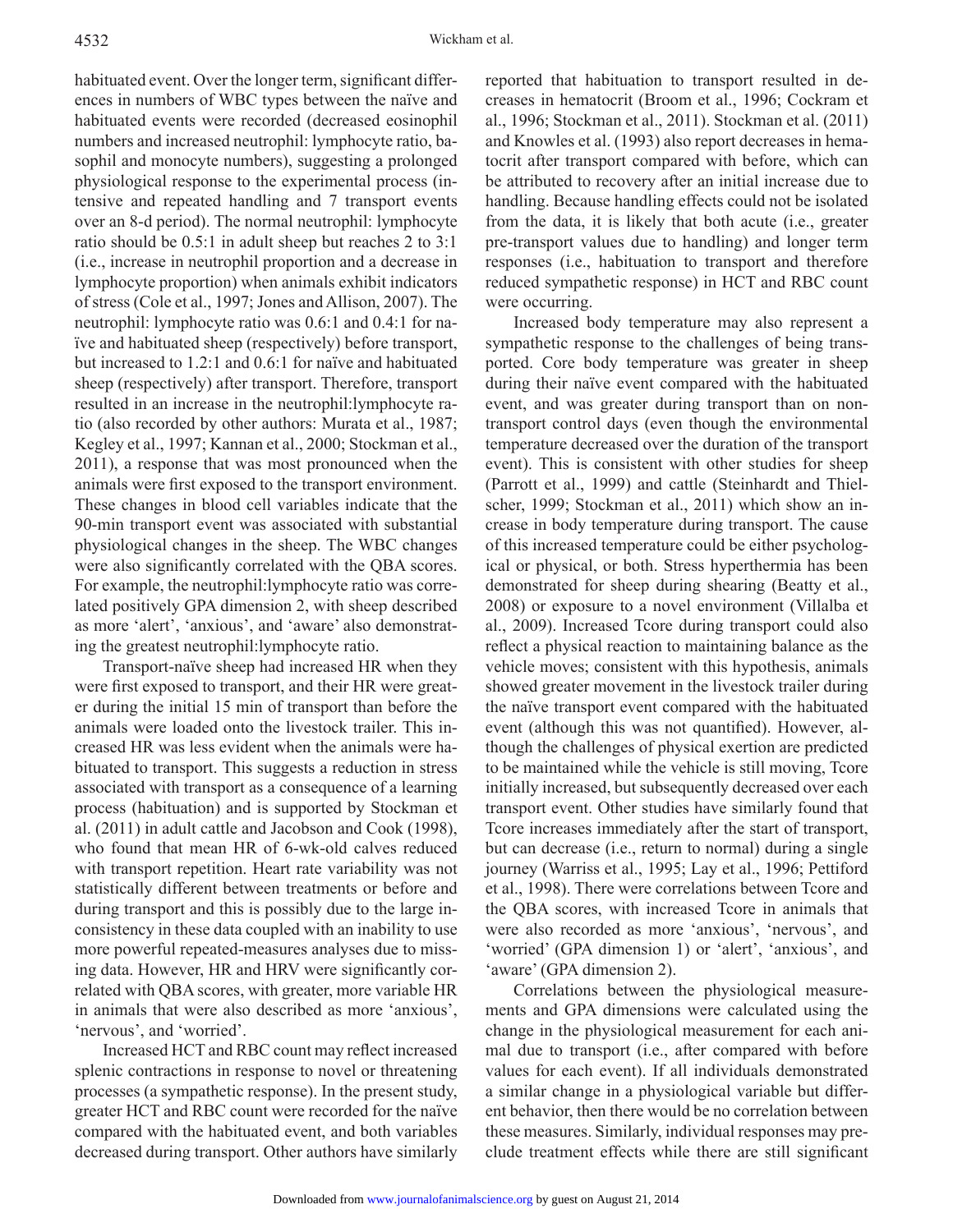correlations between physiological variables and GPA scores. Significant correlations with behavioral expression (GPA scores) were therefore more likely for those variables when individuals have marked differences in their physiological response to a challenge (e.g., HR responses are often different between individuals of different temperament; Visser et al., 2002).

A number of important physiological variables demonstrated treatment or transport effects, but there was no significant correlation with the QBA scores. Responses of the hypothalamic-pituitary-adrenal-axis may be an important indicator of stress. Previous studies have reported increased plasma cortisol and ACTH concentrations during the initial minutes of transport (Lay et al., 1996; Smith and Dobson, 2002), whereas cortisol concentrations decrease later in transport or after journey completion (Cole et al., 1988; Broom et al., 1996; Knowles et al., 1996, 1997; Lay et al., 1996; Smith and Dobson, 2002). Handling before loading, the length of journey and the time at which samples are collected will therefore influence these responses. In the present study, ACTH concentration was less for samples taken after 90-min transport compared with before, consistent with previous studies; greater ACTH values before transport may reflect the 10 to 15 min of handling when animals were moved through yards into a race to wait in line to be blood sampled. Concentration of ACTH decreased over the habituated transport event, but remained high over the naïve event, suggesting a sustained response for the naïve event. Cortisol concentration measured after transport was greater than before, but paradoxically, cortisol concentration was greater both before and after the habituated transport event than the naïve event. This cortisol response may reflect a greater production of cortisol earlier (e.g., when animals were first yarded and handled), even before blood sampling. The timing of blood sampling may therefore not accurately reflect activation of the HPA response (Djordjevic et al., 2003; Miller et al., 2007).

Plasma glucose concentrations did not increase significantly during transport but were significantly less in sheep habituated to transport. Increased glucose concentrations reflect the breakdown of glycogen in the liver and could reflect more movement of the sheep in the trailer during the naïve transport event compared with the habituated event. There were no significant differences in β-OH between the naïve and habituated transport events or before and after transport. Beta-hydroxybutyrate is usually present when glucose does not meet the energy requirements of the animal. For example, β-OH concentrations are more likely to increase in animals that are experiencing starvation (Leng and Annison, 1964; Vandermeerschen-Doise et al., 1983). In this study, it is likely that the energy requirements of the sheep during the 90-min transport events were met and

therefore it is not unexpected that there was no change in β-OH concentration. Stockman et al. (2011) report a similar finding of no treatment effects of transport on plasma β-OH concentration.

In summary, observers reached consensus in how they scored the behavioral expression of sheep filmed during road transport, when the animals were restricted in their movements and could only demonstrate a fairly limited repertoire of behavior. In addition, there were statistically significant differences in the behavioral expression scores attributed to sheep exposed to different treatments, suggesting observers were able to detect extremely subtle differences in behavioral expression. Finally, there were meaningful correlations between behavioral expression scores and physiological variables (including those that have been interpreted as indicating stress in various animal species). Similar meaningful correlations between physiology (Tcore, HR, plasma glucose, and the neutrophil:lymphocyte ratio) and QBA scores have been recorded in cattle exposed to transport (Stockman et al., 2011). In conclusion, this study supports the application of QBA as a tool to assess sheep behavioral responses under transport conditions. Further development of this method as an objective measure of animal welfare is recommended.

#### **LITERATURE CITED**

- Anonymous 2008. Australian standards and guidelines for the welfare of animals: Land transport of livestock, Australian Government Department of Agriculture Fisheries and Forestry.
- Beatty, D. T., A. Barnes, P. A. Fleming, E. Taylor, and S. K. Maloney. 2008. Effect of fleece on core and rumen temperature in sheep. J. Therm. Biol. 33:437–443.
- Blache, D., R. L. Tellam, L. M. Chagas, M. A. Blackberry, P. E. Vercoe, and G. B. Martin. 2000. Level of nutrition affects leptin concentrations in plasma and cerebrospinal fluid in sheep. J. Endocrinol. 165:625–637.
- Boissy, A. 1995. Fear and fearfulness in animals. Q. Rev. Biol. 70:165–191.
- Breier, B. H., B. W. Gallaher, and P. D. Gluckman. 1991. Radioimmunoassay for insulin-like growth factor-I: solutions to some potential problems and pitfalls. J. Endocrinol. 128:347–357.
- Broom, D. M., J. A. Goode, S. J. G. Hall, D. M. Lloyd, and R. F. Parrott. 1996. Hormonal and physiological effects of a 15 hour road journey in sheep: Comparison with the responses to loading, handling and penning in the absence of transport. Brit. Vet. J. 152:593–604.
- Cakala, S. 1961. A technique for the paravertebral lumbar block in cattle. Cornell Vet. 51:64.
- Cockram, M. S., J. E. Kent, P. J. Goddard, N. K. Waran, I. M. Mc-Gilp, R. E. Jackson, G. M. Muwanga, and S. Prytherch. 1996. Effect of space allowance during transport on the behavioral and physiological responses of lambs during and after transport. J. Anim. Sci. 62:461–477.
- Cole, D. J., A. J. Roussel, and M. S. Whitney. 1997. Interpreting a bovine CBC: Collecting a sample and evaluating the erythron. Vet.Med. 92:460–468.
- Cole, N. A., T. H. Camp, L. D. Rowe, D. G. Stevens, and D. P.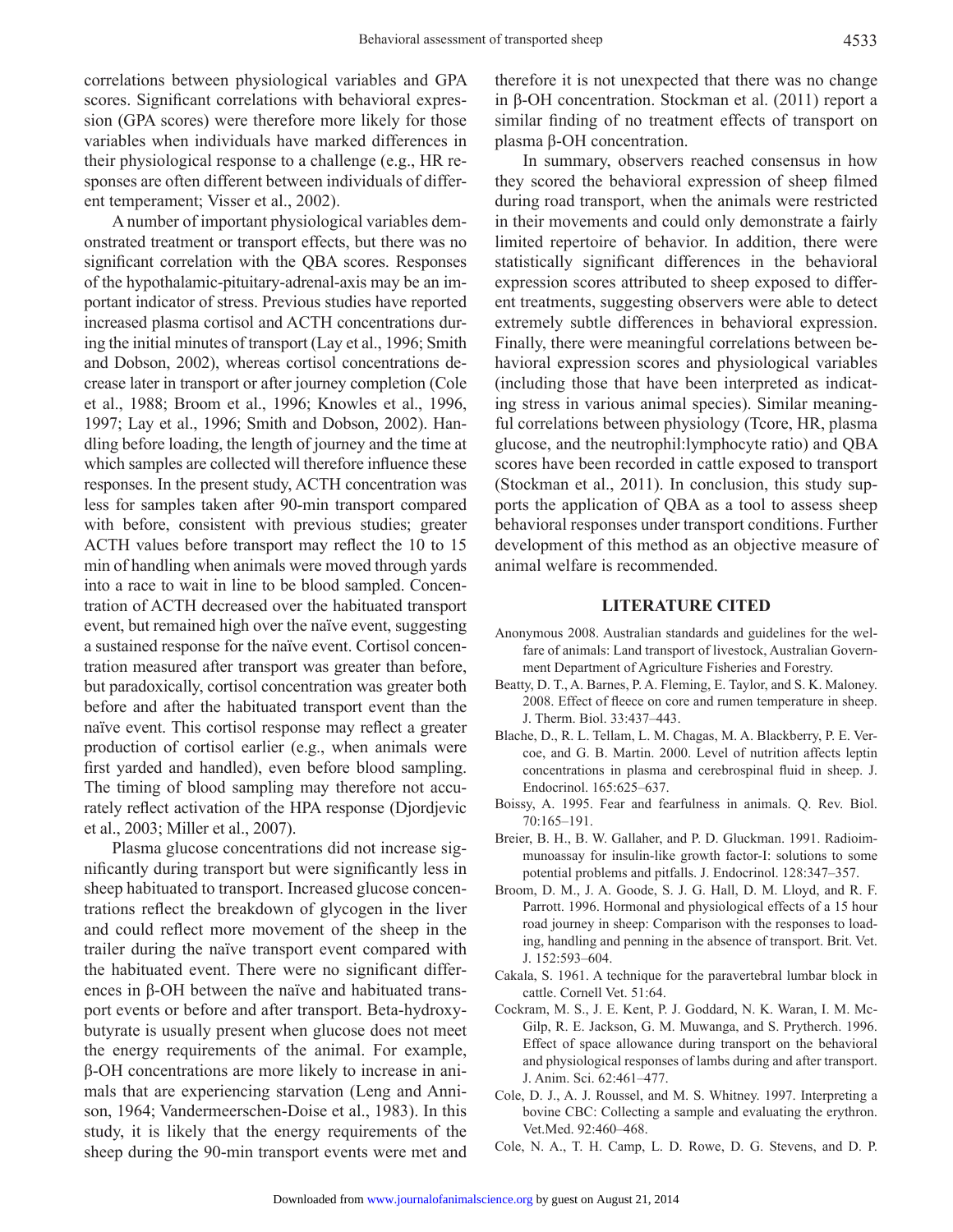Hutchesson. 1988. Effect of transport on feeder calves. Am. J. Vet. Res. 49:178–183.

- Dijksterhuis, G. B., and W. J. Heiser. 1995. The role of permutation tests in exploratory multivariate data analysis. Food Qual. Pref. 6:263–270.
- Djordjevic, J., G. Cvijic, and V. Davidovic. 2003. Different activation of ACTH and corticosterone release in response to various stressors in rats. Physiol. Res. 52:67–72.
- Dwyer, C. M., and H. L. I. Bornett. 2004. Chronic stress in sheep: assessment tools and their use in different management conditions. Anim. Welfare 13:293–304.
- Grandin, T. 1997. Assessment of stress during handling and transport. J. Anim. Sci. 75:249–257.
- Jacobson, L. H., and C. J. Cook. 1998. Partitioning psychological and physical sources of transport-related stress in young cattle. Vet. J. 155:205–208.
- Jones, M., and R. Allison. 2007. Evaluation of the ruminant Complete Blood Cell count, Veterinary Clinics of North America: Food Animal Practice, 23: 377–402.
- Jones, R. B. 1977. Repeated exposure of the domestic chick to a novel environment: effects on behavioral responses. Behav. Proc. 2:163–173.
- Kannan, G., T. H. Terrill, B. Kouakou, O. S. Gazal, S. Gelaye, E. A. Amoah, and S. Samaké. 2000. Transportation of goats: effects on physiological stress responses and live weight loss. J. Anim. Sci. 78:1450–1457.
- Kegley, E. B., J. W. Spears, and T. T. J. Brown. 1997. Effect of shipping and chromium supplementation on performance, immune response, and disease resistance of steers. J. Anim. Sci. 75: 1956–1964.
- Kent, J. 1997. Stress in transported sheep. Comp. Haematol. Int. 7:163–166.
- Knowles, T. G., P. D. Warris, S. N. Brown, J. E. Edwards, P. E. Watkins, and A. J. Phillips. 1997. Effects on calves less than one month old of feeding or not feeding them during road transport of up to 24 hours. Vet. Rec. 140:116–124.
- Knowles, T. G., P. D. Warris, S. N. Brown, S. C. Kestin, J. E. Edwards, A. M. Perry, P. E. Watkins, and A. J. Phillips. 1996. Effects of feeding, watering and resting intervals on lambs transported by road and ferry to France. Vet. Rec. 139:335–339.
- Knowles, T. G., P. D. Warris, S. N. Brown, S. C. Kestin, S. M. Rhind, J. E. Edwards, M. H. Anil, and S. K. Dolan. 1993. Long distance transport of lambs and the time needed for subsequent recovery. Vet. Rec. 133:286–293.
- Lay, D. C. J., T. H. Friend, R. D. Randel, O. C. Jenkins, D. A. Neuendorff, and G. M. Kapp. 1996. Adrenocorticotropic hormone dose-response and some physiological effects of transportation on pregnant brahman cattle. J. Anim. Sci. 74:1806–1811.
- Leng, R. A., and E. F. Annison. 1964. The metabolism of D(−)-βhydroxybutyrate in sheep. Biochem. J. 90:464–469.
- Malik, M. 2006. Heart rate variability: standards of measurement, physiological interpretation and clinical use. Task Force of the European Society of Cardiology and the North American Society of Pacing and Electrophysiology. Circulation 93:1043–1065.
- Miller, G. E., E. Chen, and E. S. Zhou. 2007. If it goes up, must it come down? Chronic stress and the hypothalamic-pituitaryadrenocortical axis in humans. Psychol. Bull 133:25–45.
- Minero, M., M. V. Tosi, E. Canali, and F. Wemelsfelder. 2009. Quantitative and qualitative assessment of the response of foals to the presence of an unfamiliar human. Appl. Anim. Behav. Sci. 116:74–81.
- Murata, H., H. Takahashi, and H. Matsumoto. 1987. The effects of road transportation on peripheral blood lymphocyte subpopulations, lymphocyte blastogenesis and neutrophil function in

calves. Br. Vet. J. 143:166–174.

- Napolitano, F., G. De Rosa, A. Braghieri, F. Grasso, A. Bordi, and F. Wemelsfelder. 2008. The qualitative assessment of responsiveness to environmental challenge in horses and ponies. Appl. Anim. Behav. Sci. 109: 342–354.
- Parrott, R. F., D. M. Lloyd, and S. N. Brown. 1999. Transport stress and exercise hyperthermia recorded in sheep by radiotelemetry. Anim. Welfare 8:27–34.
- Pettiford, S. G., D. M. Ferguson, J. M. Lea, C. Lee, D. R. Paull, M. T. Reed, G. N. Hinch, and A. D. Fisher. 1998. Effect of loading practices and 6-hour road transport on the physiological responses of yearling cattle. Aust. J. Exp. Agric. 48:1028–1033.
- Rousing, T., and F. Wemelsfelder. 2006. Qualitative assessment of social behaviour of dairy cows housed in loose housing systems. Appl. An. Behav. Sci. 101:40–53.
- Scott-Moncrieff, J. C., M. A. Koshko, J. A. Brown, K. Hill, and K. R. Refsal. 2003. Validation of a chemiluminescent enzyme immunometric assay for plasma adrenocorticotropic hormone in the dog. Vet. Clin. Pathol. 32:180–187.
- Smith, R. F., and H. Dobson. 2002. Hormonal interactions within the hypothalamus and pituitary with respect to stress and reproduction in sheep. Domest. Anim. Endocrinol. 23:75–85.
- Steinhardt, M., and H. H. Thielscher. 1999. Maturity of sucker calves and dairy calves at the second and third week of postnatal age and forms of reaction of the animals to transport by road. Lanbauforshung Volknrode 49:70–89.
- Stockman, C. A., T. Collins, A. L. Barnes, D. Miller, S. L. Wickham, D. T. Beatty, D. Blache, F. Wemelsfelder, and P. A. Fleming. 2011. Qualitative behavioural assessment of cattle naïve and habituated to road transport. Anim. Prod. Sci. 51:240–249.
- Teare, J. A. (ed.), 2002. Reference Ranges for Physiological Values in Captive Wildlife. International Species Information System (ISIS), Apple Valley, MN.
- Temple, D., A. Dalmau, J. L. Ruiz de la Torre, X. Manteca, and A. Velarde. 2011a. Application of the Welfare Quality protocol to assess growing pigs kept under intensive conditions in Spain. J. Vet. Behav. 6:138–149
- Temple, D., X. Manteca, A. Velarde, and A. Dalmau. 2011b. Assessment of animal welfare through behavioural parameters in Iberian pigs in intensive and extensive conditions. Appl. Anim. Behav. Sci. 131:29–39.
- Tindal, J. S., G. S. Knaggs, I. C. Hart, and L. A. Blake. 1978. Release of growth hormone in lactating and non-lactating goats in relation to behaviour, stages of sleep, electroencephalograms, envrionmental stimuli and levels of prolactin, insulin, glucose and free fatty acids in the circulation. J. Endocrinol. 76:333–346.
- Vandermeerschen-Doise, F., J. C. Bouchat, M.-A. Bouckoms-Vandermeir, and R. Paquay. 1983. Effects of long-term ad libitum feeding on plasma lipid components and blood glucose, β-hydroxybutyrate and insulin concentrations in lean adult sheep. Reprod. Nutr. Dev. 23:51–63.
- Villalba, J. J., X. Manteca, and F. D. Provenza. 2009. Relationship between reluctance to eat novel foods and open-field behaviour in sheep. Physiol. Behav. 96:276–281.
- Visser, E. K., C. G. van Reenen, J. T. N. van der Werf, M. B. H. Schilder, J. H. Knaap, A. Barneveld, and H. J. Blokhuis. 2002. Heart rate and heart rate variability during a novel object test and a handling test in young horses. Physiol. Behav. 76:289–296.
- von Borell, E., J. Langbein, G. Després, S. Hansen, C. Leterrier, J. Marchant-Forde, R. Marchant-Forde, M. Minero, E. Mohr, A. Prunier, D. Valance, and I. Veissier. 2007. Heart rate variability as a measure of autonomic regulation of cardiac activity for assessing stress and welfare in farm animals — A review. Physiol. and Behav. 92:293–316.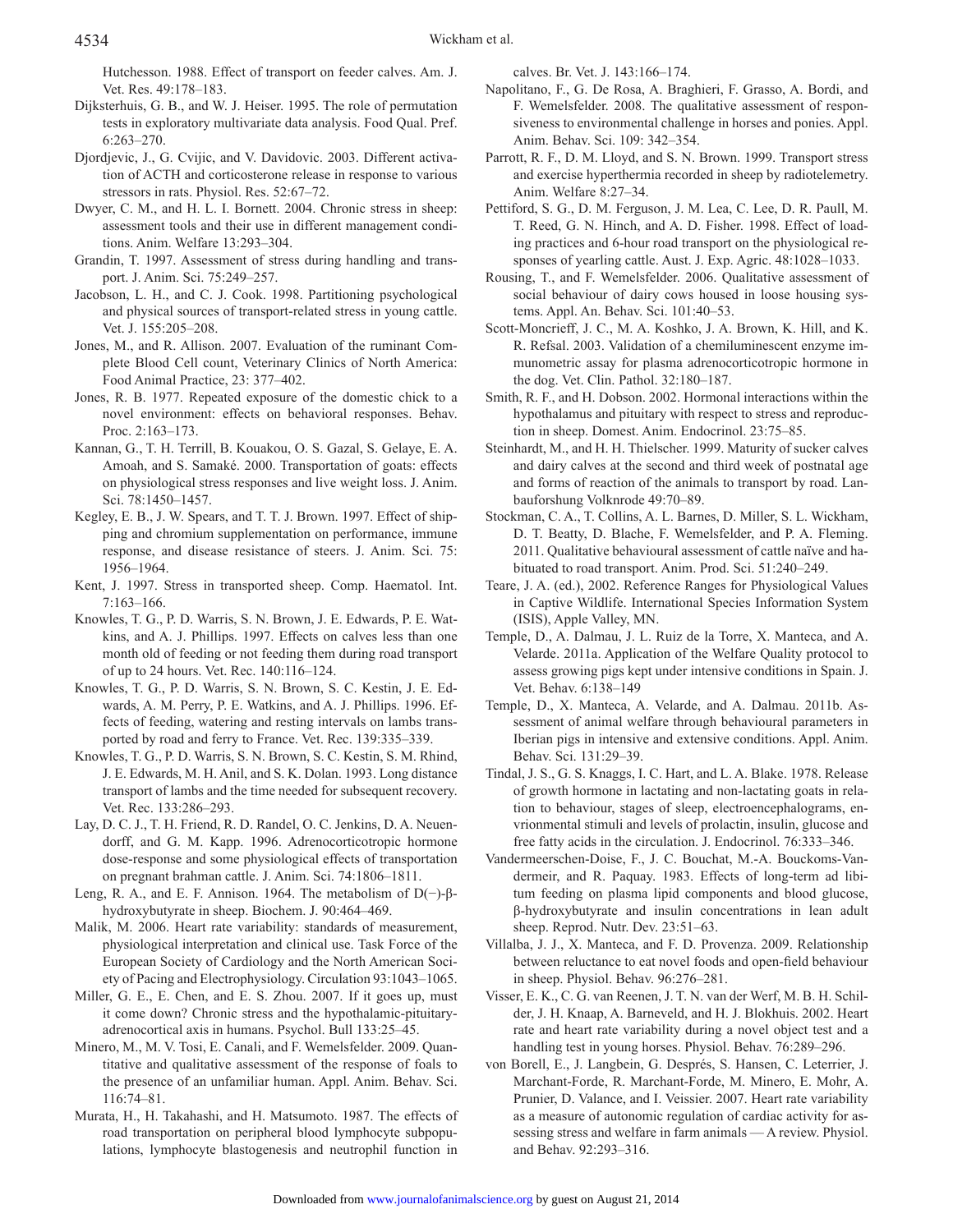- Walker, J., A. Dale, N. Waran, N. Clarke, M. Farnworth, and F. Wemelsfelder. 2010. The assessment of emotional expression in dogs using a Free Choice Profiling methodology. Anim. Welfare 19:75–84.
- Warriss, P. D., S. N. Brown, T. G. Knowles, S. C. Kestin, J. E. Edwards, S. K. Dolan, and A. J. Phillips. 1995. Effects on cattle of transport by road for up to 15 hours. Vet. Rec. 136:319–323.
- Wemelsfelder, F. 2007. How animals communicate quality of life: the qualitative assessment of behaviour. Anim. Welfare 16:25–31.
- Wemelsfelder, F., E. A. Hunter, M. T. Mendl, and A. B. Lawrence. 2000. The spontaneous qualitative assessment of behavioural expressions in pigs: first explorations of a novel methodology for integrative animal welfare measurement Appl. Anim. Behav. Sci. 67:193–215.
- Wemelsfelder, F., T. E. A. Hunter, M. T. Mendl, and A. B. Lawrence. 2001. Assessing the 'whole animal': A free choice profiling approach. Anim. Behav. 62:209–220.